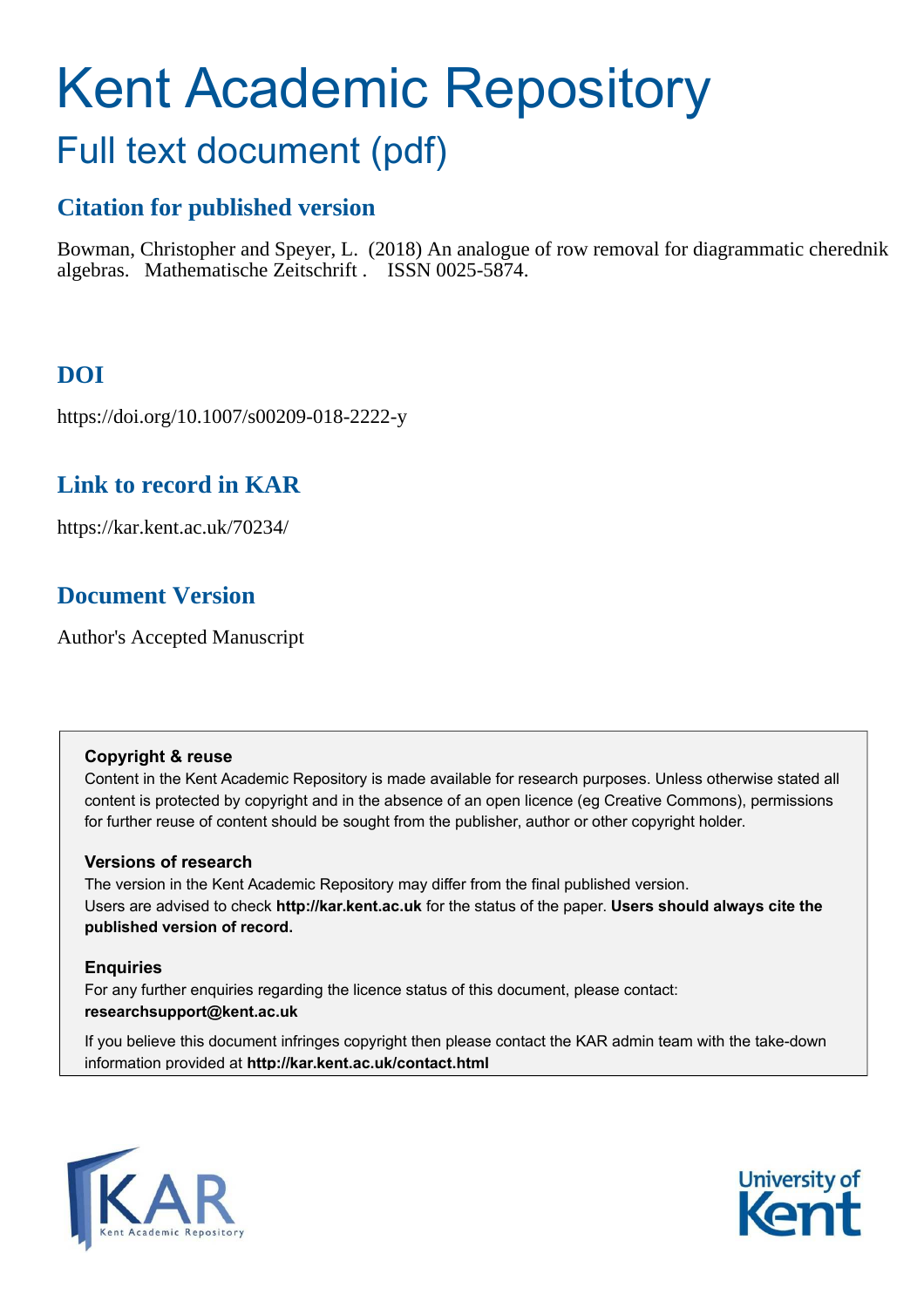#### <span id="page-1-1"></span>AN ANALOGUE OF ROW REMOVAL FOR DIAGRAMMATIC CHEREDNIK ALGEBRAS

#### C. BOWMAN AND L. SPEYER

Abstract. We prove an analogue of James–Donkin row removal theorems for diagrammatic Cherednik algebras. This is one of the first results concerning the (graded) decomposition numbers of these algebras over fields of arbitrary characteristic. As a special case, our results yield a new reduction theorem for graded decomposition numbers and extension groups for cyclotomic q-Schur algebras.

#### 1. INTRODUCTION

Cyclotomic quiver Hecke algebras and (diagrammatic) Cherednik algebras are of central interest in Khovanov homology, knot theory, group theory, and higher representation theory. Over the complex numbers, these algebras has been extensively studied by the great and the good of (geometric) representation theory [\[Los16,](#page-14-0) [RSVV16,](#page-14-1) [Web17b\]](#page-14-2).

Over fields of positive characteristic, the waters become muddier. The quiver Hecke algebras and diagrammatic Cherednik algebras continue to be intimately related through Schur–Weyl duality [\[Web17b\]](#page-14-2) and to be of fundamental interest to representation theorists [\[BK09a,](#page-14-3) [BK09b,](#page-14-4) [Mat14,](#page-14-5) [BCS17,](#page-14-6) [BS18,](#page-14-7) [EL\]](#page-14-8) (whereas the Cherednik algebras themselves diverge from this picture and become less mainstream). In the case of the symmetric groups, our understanding of the quiver Hecke and diagrammatic Cherednik algebras has recently ballooned thanks to geometric insights of Williamson [\[Wil17\]](#page-15-0) and others. In this paper and [\[BS18\]](#page-14-7), the authors initiate the uniform study of all diagrammatic Cherednik algebras over arbitrary fields.

<span id="page-1-0"></span>While the (quiver) Hecke algebras should be familiar to many readers (having enjoyed much direct study since the 1980s), the diagrammatic Cherednik algebras might appear more mysterious and newfangled. Associated to each cyclotomic quiver Hecke algebra  $H_n(\kappa)$ , we have a family of diagrammatic Cherednik algebras  $A(n, \theta, \kappa)$  for  $\theta \in \mathbb{Z}^{\ell}$ , each of which gives us a different  $\theta$ -lens through which to view  $H_n(\kappa)$ . These various  $\theta$ -lenses correspond to different parameterisations of simple modules under Ariki's categorification theorem (over  $\mathbb{C}$ ) and to varying the Lusztig *a*-function on  $H_n(\kappa)$ . These  $\theta$ -lenses provide many different graded filtrations of projective  $H_n(\kappa)$ -modules and each  $H_n(\kappa)$  admits many different graded decomposition matrices (which all specialise to the same ordinary decomposition matrix by setting  $t \to 1$ ). In [\[Web17b\]](#page-14-2), Webster showed that each  $A(n, \theta, \kappa)$ categorifies a  $\theta$ -twisted higher level Fock space (thus vastly generalising [\[KK12,](#page-14-9) [Web17a\]](#page-14-10)). It is the desire to fully understand these different  $\theta$ -structures on  $H_n(\kappa)$  which has continued to inspire the work of Bonnafé, Chlouveraki, Geck, Gordon, Griffeth, Jacon, and Rouquier, amongst many others over the past twenty years [\[BR,](#page-14-11) [BR13,](#page-14-12) [CGG12,](#page-14-13) [CJ12,](#page-14-14) [Gec98,](#page-14-15) [GJ11,](#page-14-16) [GR01,](#page-14-17) [Jac05\]](#page-14-18). The diagrammatic Cherednik algebras provide us with a vast new array of tools with which to study the modular representation theory of  $H_n(\kappa)$  through its various  $\theta$ -structures.

To each weighting  $\theta \in \mathbb{Z}^{\ell}$  Webster introduces a graphical calculus for the set of  $\ell$ -multipartitions based on an embedding of these multipartitions into  $\mathbb{R}^2$ . We define **diagonal cuts** on these multipartitions in a graphical fashion; these cuts allow us to identify a pair of multipartitions  $(\lambda, \mu)$  with two distinct pairs of multipartitions  $(\lambda^L, \mu^L)$  and  $(\lambda^R, \mu^R)$  (the left and right pieces of the cut) of smaller degree. We thus reduce the problem of calculating the graded decomposition numbers of these algebras as follows.

**Main Theorem.** Let R be an arbitrary field. Let  $(\lambda, \mu)$  be a pair of  $\ell$ -multipartitions of n and let  $a \in \mathbb{R}$ . If  $(\lambda, \mu)$  admits a  $\theta$ -diagonal cut at  $x = a$  into two pieces  $(\lambda^L, \mu^L)$  and  $(\lambda^R, \mu^R)$ , then we can factorise the graded decomposition numbers for these algebras as

$$
d_{\lambda\mu}^{A(n,\theta,\kappa)}(t) = d_{\lambda^L\mu^L}^{A(n_L,\theta,\kappa)}(t) \times d_{\lambda^R\mu^R}^{A(n_R,\theta,\kappa)}(t)
$$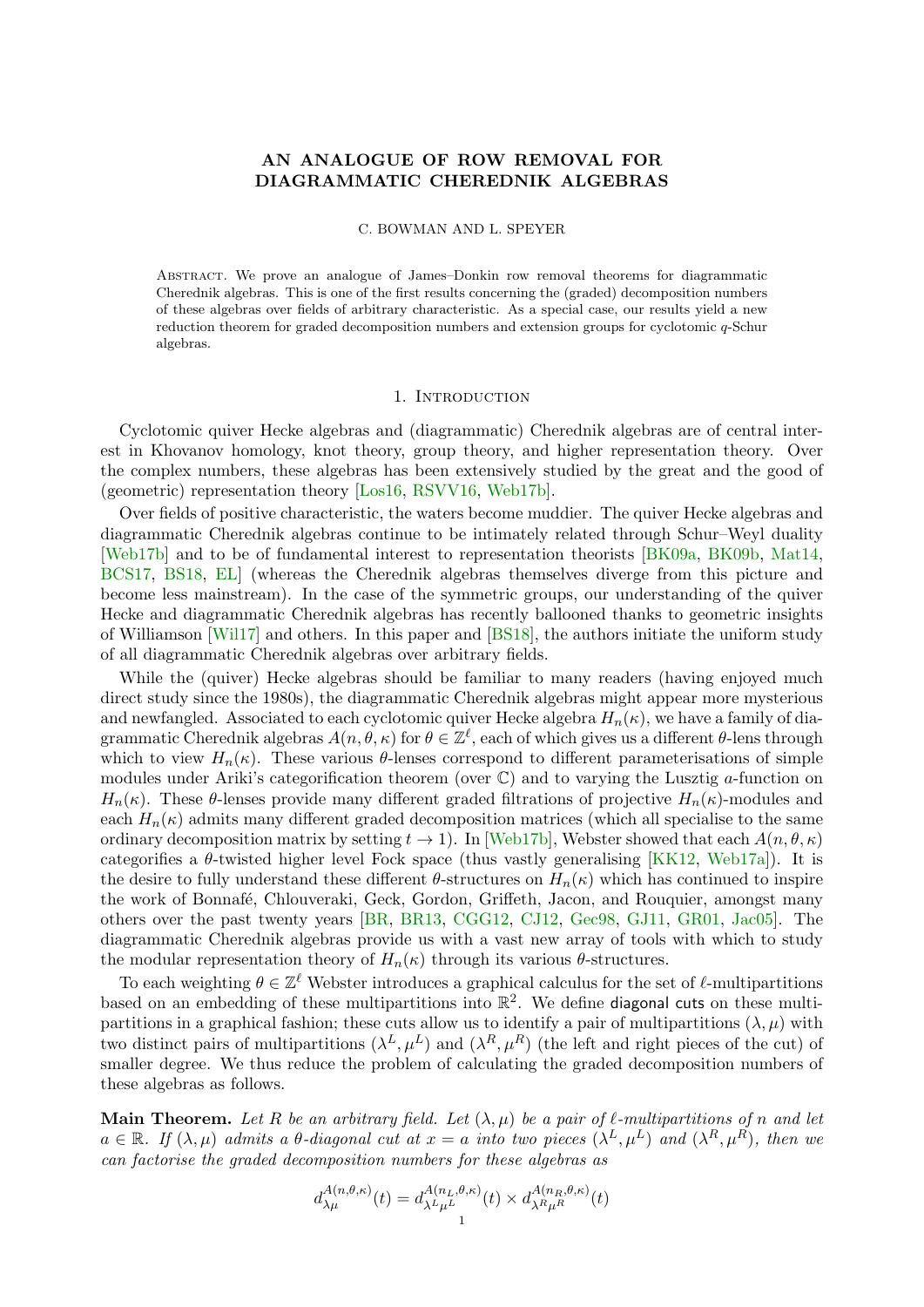<span id="page-2-2"></span><span id="page-2-0"></span>and the (graded) higher extension groups as

$$
\operatorname{Ext}_{A(n,\theta,\kappa)}^{k}(\Delta(\lambda),\Delta(\mu)) \cong \bigoplus_{i+j=k} \operatorname{Ext}_{A(n_{L},\theta,\kappa)}^{i}(\Delta(\lambda^{L}),\Delta(\mu^{L})) \otimes \operatorname{Ext}_{A(n_{R},\theta,\kappa)}^{j}(\Delta(\lambda^{R}),\Delta(\mu^{R})),
$$
  

$$
\operatorname{Ext}_{A(n,\theta,\kappa)}^{k}(\Delta(\lambda),L(\mu)) \cong \bigoplus_{i+j=k} \operatorname{Ext}_{A(n_{L},\theta,\kappa)}^{i}(\Delta(\lambda^{L}),L(\mu^{L})) \otimes \operatorname{Ext}_{A(n_{R},\theta,\kappa)}^{j}(\Delta(\lambda^{R}),L(\mu^{R})),
$$
  
where  $n_{L} = |\lambda^{L}| = |\mu^{L}|$  and  $n_{R} = |\lambda^{R}| = |\mu^{R}|$ .

In the level  $\ell = 1$  case, the algebra  $A(n, \theta, \kappa)$  is Morita equivalent to the classical q-Schur algebra. In this case, one can make a diagonal cut across a pair of partitions if and only if one can make a vertical (generalised column) cut, if and only if one can make a horizontal (generalised row) cut. These vertical and horizontal cuts across pairs of partitions have already been extensively studied; the analogue of the above result for (graded) decomposition numbers was treated in [\[Jam81,](#page-14-19) [Don85,](#page-14-20) [CMT02\]](#page-14-21) and for Ext groups in [\[FL03,](#page-14-22) [LM05,](#page-14-23) [Don07\]](#page-14-24).

In higher levels, the (graphically defined) dominance orders on multipartitions are more exotic; our diagonal cuts may pass through many components of the multipartitions at once, as illustrated shortly. Our diagonal cuts provide new information even in the case of the cyclotomic  $q$ -Schur algebras of Dipper, James and Mathas [\[DJM98\]](#page-14-25) (which are Morita equivalent to the diagrammatic Cherednik algebras with well-separated weightings); see Example [3.19.](#page-13-0)

Roughly speaking, a pair of multipartitions  $\lambda$ ,  $\mu$  admits a diagonal cut at  $x = a$  if when we draw the line  $x = a$  on the Young diagrams for  $\lambda$  and  $\mu$ , we have the same number of boxes to the left of the line in  $\lambda$  as in  $\mu$ , and likewise to the right of the line. This concept is introduced more concretely in Definition [3.1.](#page-8-0) In order to clarify the above, let's consider an example. For  $\theta = (0, 1)$ , the bipartitions

$$
\lambda = ((11, 9, 7, 3^2, 2, 1^3), (9, 4, 2, 1^4))
$$
 and  $\mu = ((10, 9, 8, 4, 3, 1^5), (8, 4, 2, 1^4))$ 

admit a  $\theta$ -diagonal cut at  $x = 5.2$  (note that we draw boxes with diagonals of length  $2\ell = 4$ ). To see this, we draw the bipartitions with respect to this weighting as in Figure [1.](#page-1-0)



<span id="page-2-1"></span>FIGURE 1. The bipartition  $\lambda = ((11, 9, 7, 3^2, 2, 1^3), (9, 4, 2, 1^4))$  on the left and the bipartition  $\mu = ((10, 9, 8, 4, 3, 1^5), (8, 4, 2, 1^4))$  on the right, with  $\theta = (0, 1)$ .

Intuitively, the left- and right-hand sides of these bipartitions with respect to this cut are the 'smallest' bipartitions which contain both the boxes intersected by the line and all the boxes to the left (respectively right). For  $\lambda$  and  $\mu$  as above, these cuts are depicted in Figure [2.](#page-2-0) In this case,

$$
\lambda^{L} = ((11, 9, 7, 3^{2}), (9, 4, 2)), \qquad \lambda^{R} = ((3^{5}, 2, 1^{3}), (1^{7})),
$$
  

$$
\mu^{L} = ((10, 9, 8, 4, 3), (8, 4, 2)), \qquad \mu^{R} = ((3^{5}, 1^{5}), (1^{7})).
$$

Now, applying our main theorem to this example, we obtain

$$
d_{\lambda\mu}(t) = d_{\lambda^L\mu^L}(t) \times d_{\lambda^R\mu^R}(t).
$$

Now let  $e = 5$  and  $\kappa = (0, 2)$ . By results from [\[BS18\]](#page-14-7) (and the above) we obtain

$$
d_{\lambda\mu}(t) = (t^5 + t^3) \times t^2 = t^7 + t^5.
$$

Finally, we remark that our main interest in the diagrammatic Cherednik algebras comes from the manner in which they control the representation theory of cyclotomic quiver Hecke algebras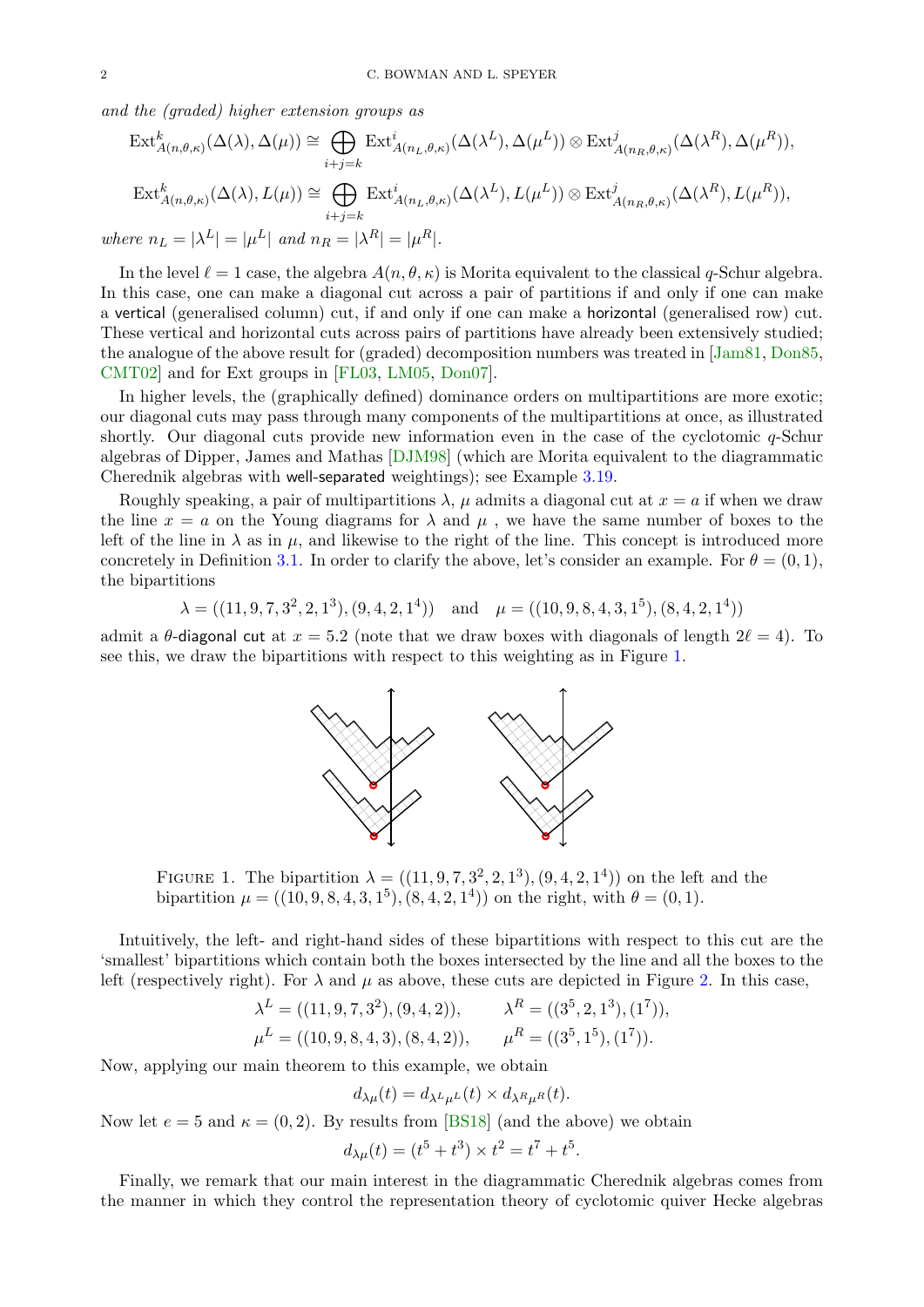<span id="page-3-2"></span>

FIGURE 2. With bipartitions  $\lambda$  and  $\mu$  as in Figure [1](#page-1-0) and a diagonal cut at  $x = 5.2$ , we arrive at pairs of bipartitions  $(\lambda^L, \mu^L)$  and  $(\lambda^R, \mu^R)$  as depicted above.

 $H_n(\kappa)$  of affine type A (over fields of arbitrary characteristic!). For each weighting,  $\theta \in \mathbb{Z}^{\ell}$ , we have a corresponding cellular structure on  $H_n(\kappa)$ , see [\[Bow\]](#page-14-26) for details. Given  $\theta \in \mathbb{Z}^{\ell}$  a weighting, we let  $\{\Delta^{\theta}(\lambda) \mid \lambda \in \mathscr{P}_n^{\ell}\}\$  denote the set of cell modules and let  $\{D^{\theta}(\mu) \mid \mu \in \Theta \subseteq \mathscr{P}_n^{\ell}\}\$  denote the corresponding set of simple modules for  $H_n(\kappa)$ . The graded decomposition matrix with respect to this cellular structure appears as a submatrix of the decomposition matrix of  $A(n, \theta, \kappa)$  (see [\[Bow,](#page-14-26) Corollary 4.3]) and we hence obtain the following corollary.

<span id="page-3-0"></span>**Corollary.** Let R be an arbitrary field. Let  $\lambda \in \mathcal{P}_n^{\ell}$ ,  $\mu \in \Theta \subseteq \mathcal{P}_n^{\ell}$  and let  $a \in \mathbb{R}$ . If  $(\lambda, \mu)$  admits a  $\theta$ -diagonal cut at  $x = a$  into two pieces  $(\lambda^L, \mu^L)$  and  $(\lambda^R, \mu^R)$ , then we can factorise the graded decomposition numbers with respect to the corresponding cellular structure of  $H_n(\kappa)$  as follows.

$$
[\Delta^{\theta}(\lambda) : D^{\theta}(\mu)\langle k\rangle] = \sum_{i+j=k} [\Delta^{\theta}(\lambda^{L}) : D^{\theta}(\mu^{L})\langle i\rangle] \times [\Delta^{\theta}(\lambda^{R}) : D^{\theta}(\mu^{R})\langle j\rangle]
$$

Acknowledgements. The authors would like to thank the Royal Commission for the Exhibition of 1851 and the Japan Society for the Promotion of Science for their financial support.

#### 2. The diagrammatic Cherednik algebra

<span id="page-3-1"></span>In this section we define the diagrammatic Cherednik algebras and recall the combinatorics underlying their representation theory. We fix an arbitrary integral domain R. We will first prove a general result for relating a graded cellular algebra (with a highest weight theory) to certain subquotient algebras.

**Definition 2.1.** Suppose that A is a Z-graded R-algebra which is of finite rank over R. We say that  $\tilde{A}$  is a graded cellular algebra with a highest weight theory if the following conditions hold.

The algebra is equipped with a cell datum  $(\Lambda, \mathcal{T}, C, \deg)$ , where  $(\Lambda, \geq)$  is the weight poset. For each  $\lambda, \mu \in \Lambda$  such that  $\lambda \geqslant \mu$ , we have a finite set, denoted  $\mathcal{T}(\lambda, \mu)$ , and we let  $\mathcal{T}(\lambda) = \cup_{\mu} \mathcal{T}(\lambda, \mu)$ . There exist maps

$$
C: \coprod_{\lambda \in \Lambda} \mathcal{T}(\lambda) \times \mathcal{T}(\lambda) \to A \quad \text{and} \quad \deg: \coprod_{\lambda \in \Lambda} \mathcal{T}(\lambda) \to \mathbb{Z}
$$

such that C is injective. We denote  $C(\mathsf{S},\mathsf{T})=c_{\mathsf{ST}}^{\lambda}$  for  $\mathsf{S},\mathsf{T}\in\mathcal{T}(\lambda)$ . We require that A satisfies properties  $(1)$ – $(6)$ , below.

(1) Each element  $c_{\mathsf{S},\mathsf{T}}^{\lambda}$  is homogeneous of degree

$$
\deg(c_{\mathsf{S},\mathsf{T}}^{\lambda}) = \deg(\mathsf{S}) + \deg(\mathsf{T}),
$$

for  $\lambda \in \Lambda$  and  $\mathsf{S}, \mathsf{T} \in \mathcal{T}(\lambda)$ .

- (2) The set  $\{c_{\mathsf{S},\mathsf{T}}^{\lambda} \mid \mathsf{S}, \mathsf{T} \in \mathcal{T}(\lambda), \lambda \in \Lambda\}$  is an R-basis of A.
- (3) If  $S, \mathsf{T} \in \mathcal{T}(\lambda)$ , for some  $\lambda \in \Lambda$ , and  $a \in A$  then there exist scalars  $r_{\mathsf{S},\mathsf{U}}(a)$ , which do not depend on T, such that

$$
ac_{\mathsf{S},\mathsf{T}}^{\lambda} = \sum_{\mathsf{U}\in\mathcal{T}(\lambda)} r_{\mathsf{S},\mathsf{U}}(a)c_{\mathsf{U},\mathsf{T}}^{\lambda} \pmod{A^{\triangleright\lambda}},
$$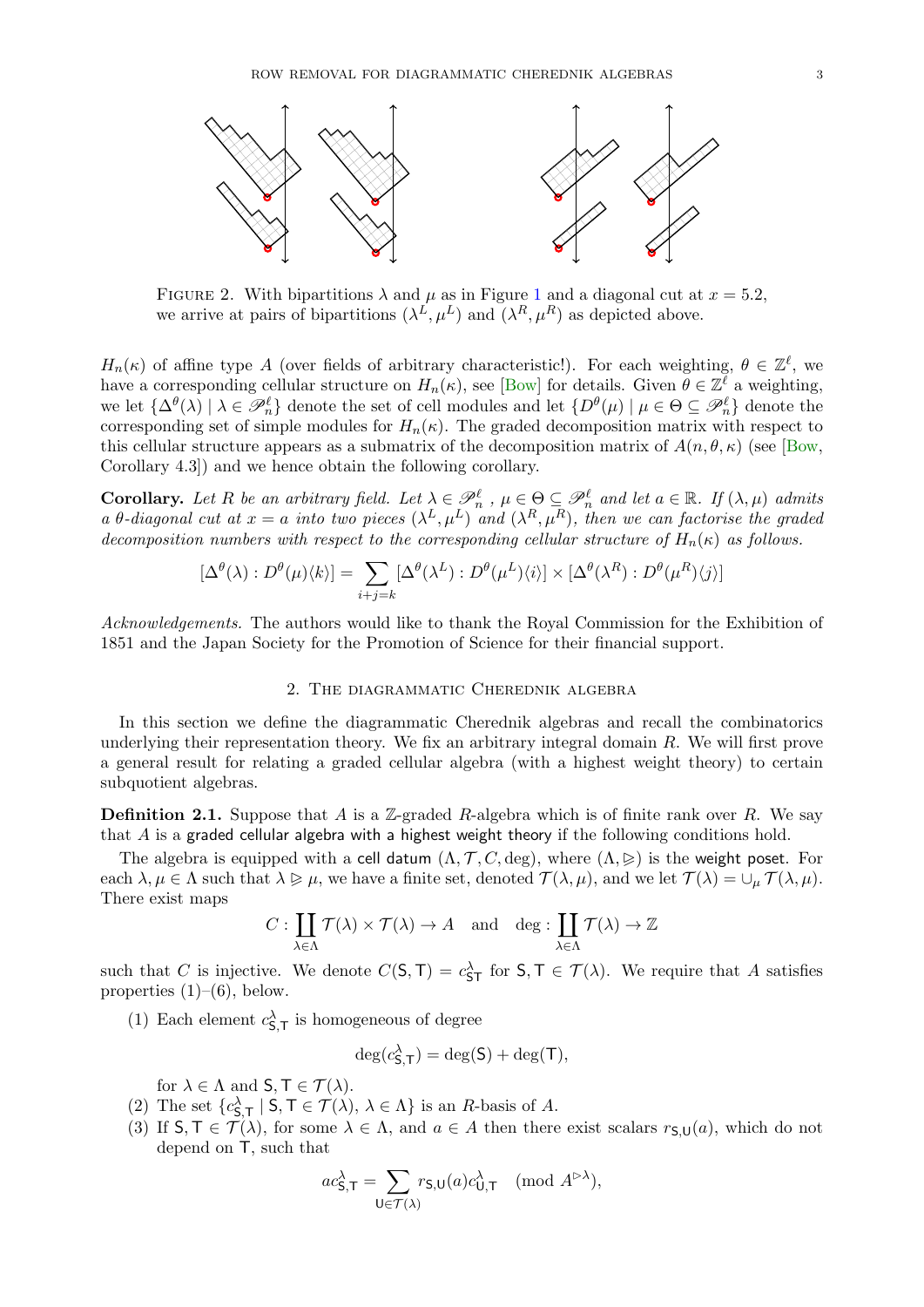<span id="page-4-1"></span>where  $A^{\triangleright \lambda}$  is the R-submodule of A spanned by

$$
\{c_{\mathsf{Q},\mathsf{R}}^{\mu} \mid \mu \vartriangleright \lambda \text{ and } \mathsf{Q}, \mathsf{R} \in \mathcal{T}(\mu)\}.
$$

- (4) The R-linear map  $* : A \to A$  determined by  $(c_{\mathsf{S},\mathsf{T}}^{\lambda})^* = c_{\mathsf{T},\mathsf{S}}^{\lambda}$ , for all  $\lambda \in \Lambda$  and all  $\mathsf{S}, \mathsf{T} \in \mathcal{T}(\lambda)$ , is an anti-isomorphism of A.
- (5) The identity  $1_A$  of A has a decomposition  $1_A = \sum_{\lambda \in \Lambda} 1_{\lambda}$  into pairwise orthogonal idempotents  $1_{\lambda}$ .
- (6) For  $S \in \mathcal{T}(\lambda, \mu)$ ,  $T \in \mathcal{T}(\lambda, \nu)$ , we have that  $1_{\mu} c_{S,\tau}^{\lambda} 1_{\nu} = c_{S,\tau}^{\lambda}$ . There exists a unique element  $T^{\lambda} \in \mathcal{T}(\lambda, \lambda)$ , and  $c_{T^{\lambda}, T^{\lambda}}^{\lambda} = 1_{\lambda}$ .

Let A be a graded cellular algebra with a highest weight theory, and t be an indeterminate over  $\mathbb{Z}_{\geqslant 0}$ . The graded decomposition matrix of A is the matrix  $\mathbf{D}_A(t) = (d_{\lambda\mu}(t))$ , where for  $\lambda, \mu \in \Lambda$  we have

$$
d_{\lambda\mu}(t) = \sum_{k\in\mathbb{Z}} [\Delta(\lambda): L(\mu)\langle k\rangle] t^k,
$$

where  $\Lambda$  indexes the standard modules  $\Delta(\lambda)$  and their simple heads  $L(\lambda)$ , and  $\langle k \rangle$  denotes a grading shift by  $k$ .

**Definition 2.2.** Let  $Q \subseteq \Lambda$ . We say that Q is saturated if for any  $\alpha \in Q$  and  $\beta \in P$  with  $\beta \lhd \alpha$ , we have that  $\beta \in Q$ . We say that Q is cosaturated if its complement in P is saturated.

**Definition 2.3.** Let E and F denote subsets of  $\mathscr{P}_n^{\ell}$  which are saturated and co-saturated, respectively. We let

$$
e=\sum_{\mu\in E\cap F}1_\mu\quad\text{and}\quad f=\sum_{\mu\in F\backslash E}1_\mu
$$

in A. We let  $A_{E\cap F}$  denote the subquotient of A given by

$$
A_{E \cap F} = e(A/(AfA))e.
$$

**Proposition 2.4.** The algebra  $A_{E\cap F}$  is a graded cellular algebra with a highest weight theory. The cellular basis is given by

$$
\{c_{\mathsf{S},\mathsf{T}}^{\lambda} \mid \mathsf{S} \in \mathcal{T}(\lambda,\mu), \mathsf{T} \in \mathcal{T}(\lambda,\nu), \lambda,\mu,\nu \in E \cap F\},\
$$

with respect to the partial order on  $E \cap F \subseteq \Lambda$ . Moreover, if R is a field, then

$$
d^A_{\lambda\mu}(t) = d^{A_{E\cap F}}_{\lambda\mu}(t)
$$

and, furthermore,

$$
\operatorname{Ext}_{A}^{k}(\Delta^{A}(\lambda), \Delta^{A}(\mu)) \cong \operatorname{Ext}_{A_{E \cap F}}^{k}(\Delta^{A_{E \cap F}}(\lambda), \Delta^{A_{E \cap F}}(\mu))
$$
  

$$
\operatorname{Ext}_{A}^{k}(\Delta^{A}(\lambda), L^{A}(\mu)) \cong \operatorname{Ext}_{A_{E \cap F}}^{k}(\Delta^{A_{E \cap F}}(\lambda), L^{A_{E \cap F}}(\mu))
$$

<span id="page-4-0"></span>for all  $k \geqslant 0$ .

*Proof.* The set  $F \setminus E$  is cosaturated in the  $\theta$ -dominance ordering and so

$$
\langle c_{\mathsf{S},\mathsf{T}}^{\lambda} \mid \mathsf{S} \in \mathcal{T}(\lambda,\mu), \mathsf{T} \in \mathcal{T}(\lambda,\nu), \lambda \in F \setminus E, \mu, \nu \in \Lambda \rangle_R
$$

is an ideal of A. The resulting quotient algebra has basis indexed by  $S \in \mathcal{T}(\lambda, \mu)$ ,  $T \in \mathcal{T}(\lambda, \nu)$  such that  $\lambda, \mu, \nu \notin (F \setminus E)$ . Applying the idempotent truncation to this basis we obtain the required basis of  $A_{E\cap F}$  by condition (6) of Definition [2.1.](#page-2-1) The graded decomposition numbers (as well as dimensions of higher extension groups) are preserved under both the quotient and truncation maps; this follows by the arguments of [\[Don98,](#page-14-27) Appendix: Lemmas A3.1, A3.3 and A3.13] (for the ungraded case) as the ideal is generated by a (degree zero) idempotent.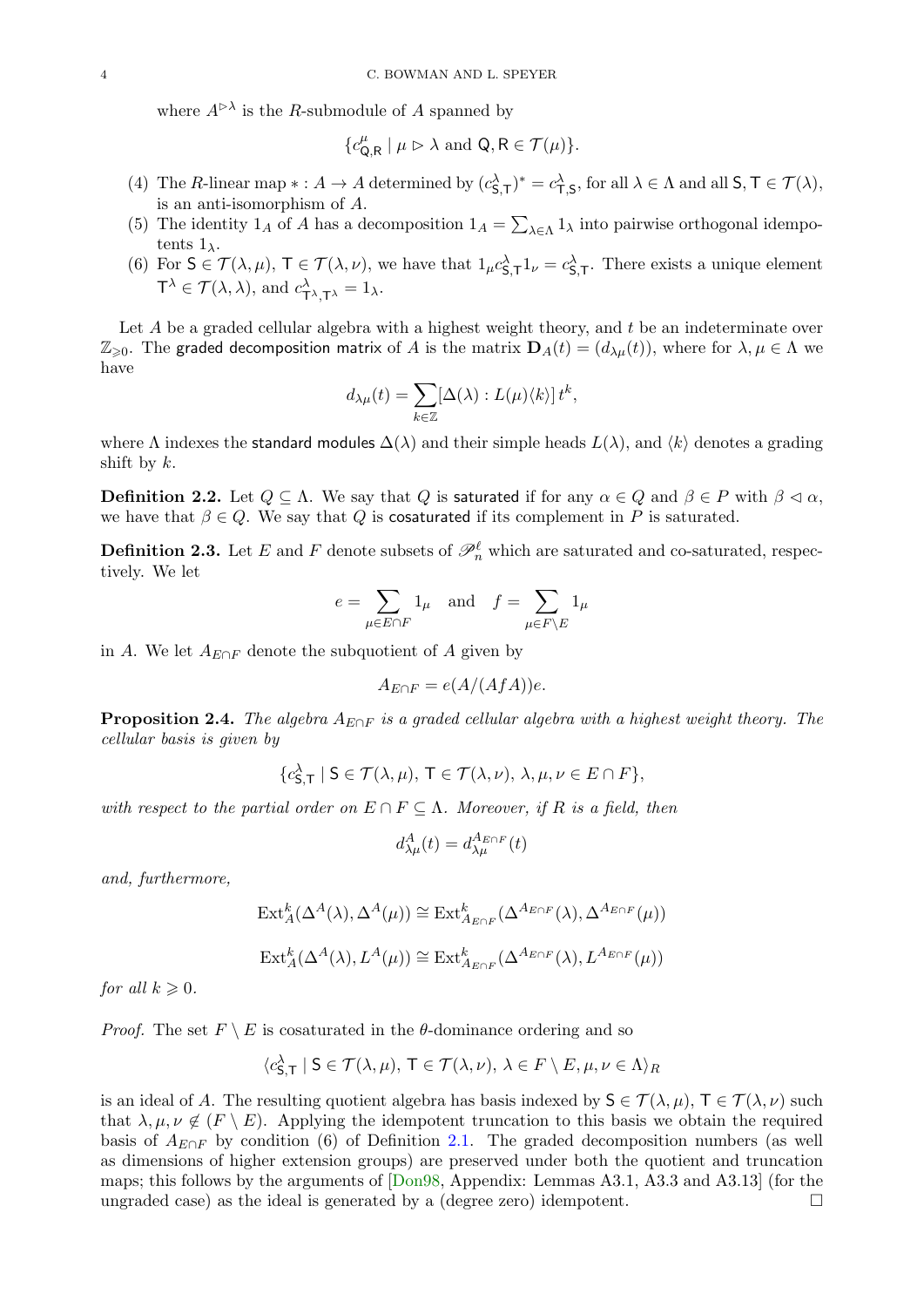<span id="page-5-3"></span>2.1. Combinatorics of loadings. We now recall the combinatorics underlying complex reflection groups and their diagrammatic Cherednik algebras. We have tried to keep this section brief, and we refer to [\[BCS17,](#page-14-6) [Bow,](#page-14-26) [BS18\]](#page-14-7) for further details and many illustrative examples.

Fix integers  $\ell, n \in \mathbb{Z}_{\geqslant 0}$  and  $e \in \{3, 4, \dots\} \cup \{\infty\}$ . We define a weighting  $\theta = (\theta_1, \dots, \theta_\ell) \in \mathbb{Z}^\ell$ to be any strictly increasing  $\ell$ -tuple such that  $\theta_j - \theta_i \notin \ell \mathbb{Z}$  for  $1 \leq i \leq j \leq \ell$ . Let  $\kappa$  denote an e-multicharge  $\kappa = (\kappa_1, \ldots, \kappa_\ell) \in (\mathbb{Z}/e\mathbb{Z})^\ell.$ 

We define the corresponding Russian array as follows. For each  $1 \leq m \leq \ell$ , we place a point on the real line at  $\theta_m$  and consider the region bounded by half-lines at angles  $3\pi/4$  and  $\pi/4$ . We tile the resulting quadrant with a lattice of squares, each with diagonal of length 2ℓ.

<span id="page-5-0"></span>An  $\ell$ -multipartition  $\lambda = (\lambda^{(1)},\ldots,\lambda^{(\ell)})$  of n is an  $\ell$ -tuple of partitions such that  $|\lambda^{(1)}|+\cdots+|\lambda^{(\ell)}| =$ *n*. We will denote the set of  $\ell$ -multipartitions of *n* by  $\mathscr{P}_n^{\ell}$ . Let  $\lambda = (\lambda^{(1)}, \lambda^{(2)}, \ldots, \lambda^{(\ell)}) \in \mathscr{P}_n^{\ell}$ . The θ-Young diagram  $[\lambda]_\theta$  is defined to be the set

$$
[\lambda]_{\theta} = \{ (r, c, m) \in \mathbb{N} \times \mathbb{N} \times \{1, \dots, \ell\} \mid c \leqslant \lambda_r^{(m)} \}.
$$

We refer to elements of the  $\theta$ -Young diagram as nodes or boxes. We define the residue of a node  $(r, c, m) \in [\lambda]_{\theta}$  to be  $\kappa_m + c - r \pmod{e}$ .

As a set,  $[\lambda]_\theta$  is independent of  $\theta$ , but we depict it inside the Russian array as follows. For each node of  $[\lambda]_\theta$  we draw a box in the Russian array. We place the first node,  $(1, 1, m)$ , of component m at  $\theta_m$  on the real line, with rows going northwest from this node, and columns going northeast. The diagram is tilted ever-so-slightly (by an angle of  $\varepsilon \ll \frac{1}{2n}$  radians) in the clockwise direction so that the top vertex of the box  $(r, c, m)$  (that is, the box in the rth row and cth column of the mth component of  $[\lambda]_{\theta}$ ) has x-coordinate  $\theta_m + \ell(r-c) + (r+c)\varepsilon$  (up to first order approximation). Having made this tilt, we note that the boxes of a  $\theta$ -Young diagram of a multipartition all have distinct x-coordinates (by our assumptions on the weighting and the tilt).

**Definition 2.5.** Let  $(r, c, m)$ ,  $(r', c', m')$  be two *i*-boxes and  $\theta \in \mathbb{Z}^{\ell}$  be a weighting. We write  $(r, c, m) \triangleright_{\theta} (r', c', m')$  if either

- (*i*)  $\theta_m + \ell(r c) < \theta_{m'} + \ell(r' c')$  or
- (*ii*)  $\theta_m + \ell(r c) = \theta_{m'} + \ell(r' c')$  and  $r + c < r' + c'$ .

<span id="page-5-1"></span>Given two multipartitions,  $\lambda, \mu \in \mathscr{P}_n^{\ell}$ , we say that  $\lambda$   $\theta$ -dominates  $\mu$  (and write  $\mu \lhd_{\theta} \lambda$ ) if for every *i*-box  $(r, c, m) \in [\mu]_\theta$ , there exist strictly more *i*-boxes  $(r', c', m') \in [\lambda]_\theta$  which  $\theta$ -dominate  $(r, c, m)$ than there do *i*-boxes  $(r', c', m') \in [\mu]_\theta$  which  $\theta$ -dominate  $(r, c, m)$ . We extend this order to subsets (of the same cardinality) of multipartitions in the obvious fashion.

Given  $\lambda \in \mathscr{P}_n^{\ell}$  we have an associated loading  $\mathbf{I}_{\lambda}^{\theta} \subseteq \mathbb{R}$  given by the ordered set of real numbers obtained by projecting the top vertex of each box  $(r, c, m) \in [\lambda]_{\theta}$  to its x-coordinate  $\mathbf{I}^{\theta}_{(r,c,m)} =$  $\theta_m + \ell(r-c) + (r+c)\varepsilon \in \mathbb{R}$ . Given  $\lambda \in \mathscr{P}_n^{\ell}$ , the associated residue sequence, res( $\lambda$ ), of  $\lambda$  is given by reading the residues of the boxes of  $\lambda$  according to the ordering on  $\mathbf{I}_{\lambda}^{\theta}$ .

 $\bf{Definition\ 2.6. \: Let\: \lambda, \mu \in \mathscr{P}_n^\ell. \: \: A \; \lambda\text{-tableau of weight $\mu$ is a bijective map $\mathsf{T} : [\lambda]_\theta \to \mathbf{I}_\mu^\theta$ which}$ respects residues. In other words,  $\mathsf{T}$  maps a given node  $(r, c, m)$  of  $[\lambda]_{\theta}$  to a point  $\mathbf{I}^{\theta}_{(r', c', m')} \in \mathbb{R}$  for  $(r', c', m') \in [\mu]_{\theta}$  such that  $\kappa_m + c - r = \kappa_{m'} + c' - r' \pmod{e}$ .

**Definition 2.7.** A  $\lambda$ -tableau, T, of shape  $\lambda$  and weight  $\mu$  is said to be semistandard if

 $\circ$   $\mathsf{T}(1,1,m) > \theta_m$ ,  $\sigma$   $\overline{T(r, c, m)} > \overline{T(r - 1, c, m)} + \ell,$  $\circ$  T(r, c, m) > T(r, c – 1, m) –  $\ell$ .

We denote the set of all semistandard tableaux of shape  $\lambda$  and weight  $\mu$  by SStd( $\lambda, \mu$ ).

<span id="page-5-2"></span>2.2. The diagrammatic Cherednik algebra. Recall that we have fixed  $\ell, n \in \mathbb{Z}_{>0}$ , and  $e \in$  $\{3, 4, ...\}\cup \{\infty\}.$  Given any weighting  $\theta \in \mathbb{Z}^{\ell}$  and any e-multicharge  $\kappa \in (\mathbb{Z}/e\mathbb{Z})^{\ell}$ , we now recall the definition of the diagrammatic Cherednik algebra,  $A(n, \theta, \kappa)$ .

**Definition 2.8.** We define a  $\theta$ -diagram of type  $G(\ell, 1, n)$  to be a frame  $\mathbb{R} \times [0, 1]$  with distinguished solid points on the northern and southern boundaries given by the loadings  $I^{\theta}_{\mu}$  and  $I^{\theta}_{\lambda}$  for some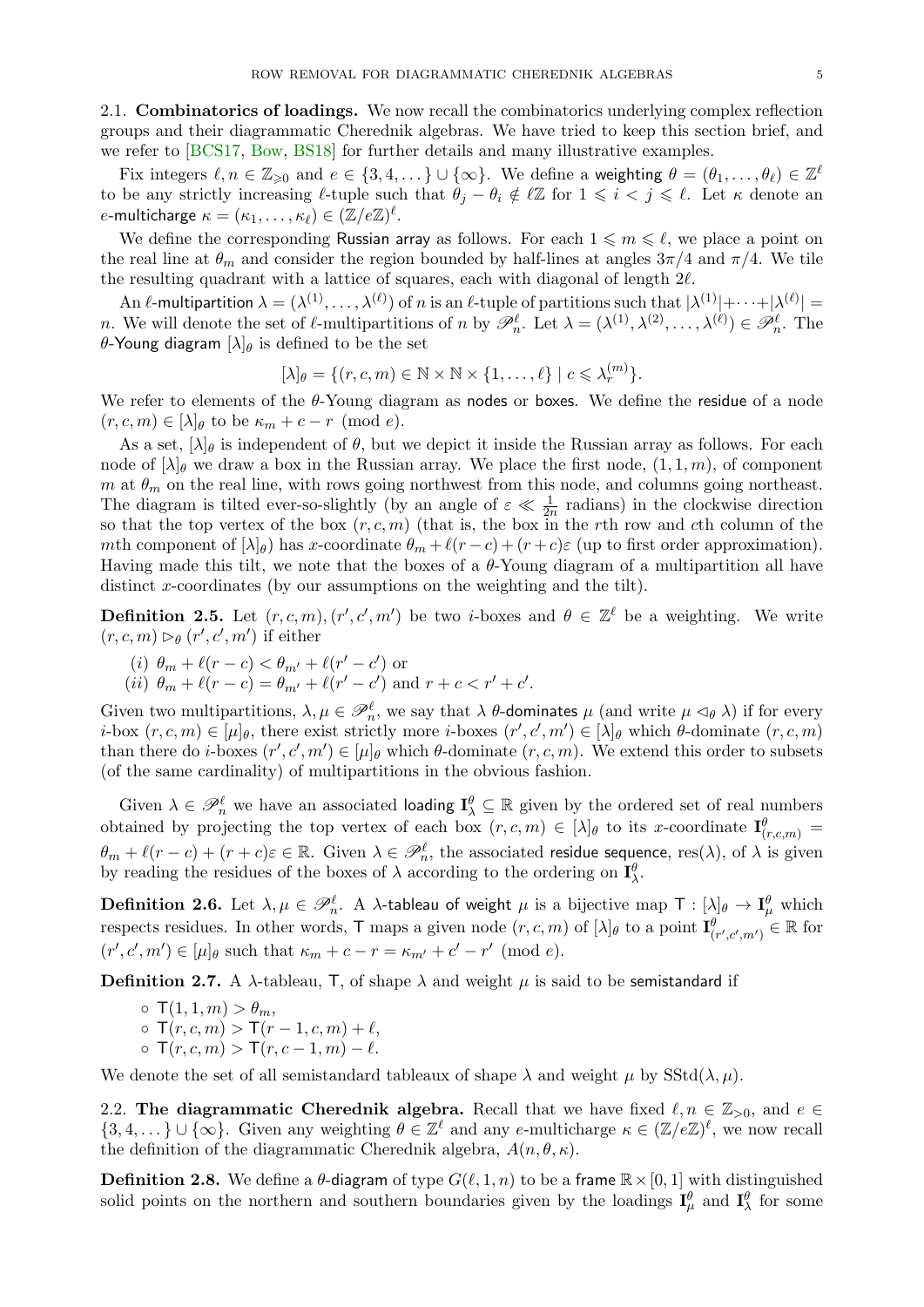<span id="page-6-5"></span><span id="page-6-2"></span> $\lambda, \mu \in \mathscr{P}_n^{\ell}$  and a collection of solid strands each of which starts at a northern point,  $\mathbf{I}_{(r,c,m)}^{\ell}$  say, and ends at a southern point,  $\mathbf{I}^{\theta}_{(r',c',m')}$  such that  $\kappa_m + c - r \equiv i \equiv \kappa_{m'} + c' - r' \pmod{e}$  (we refer to this as a solid *i*-strand). We further require that each strand has a mapping diffeomorphically to  $[0, 1]$  via the projection to the y-axis. Each strand is allowed to carry any number of dots. We draw: (i) a dashed line  $\ell$  units to the left of each strand, which we call a ghost *i*-strand or *i*-ghost; (ii) vertical red lines at  $\theta_m \in \mathbb{R}$  each of which carries a residue  $\kappa_m$  for  $1 \leq m \leq \ell$  which we call a red  $\kappa_m$ -strand. We require that there are no triple points or tangencies involving any combination of strands, ghosts or red lines and no dots lie on crossings. We consider these diagrams equivalent if they are related by an isotopy that avoids these tangencies, double points and dots on crossings. A  $\theta$ -diagram is depicted in Figure [3,](#page-5-0) below.



<span id="page-6-1"></span><span id="page-6-0"></span>FIGURE 3. A  $\theta$ -diagram for  $\theta = (0, 1)$  with northern and southern loading given by  $\mathbf{I}_{\omega}$  where  $\omega = (\varnothing, (1^5)).$ 

**Definition 2.9** (Definition 4.1 [\[Web17b\]](#page-14-2)). The diagrammatic Cherednik algebra,  $A(n, \theta, \kappa)$ , is the R-algebra spanned by all  $\theta$ -diagrams modulo the following local relations (here a local relation means one that can be applied on a small region of the diagram)

- (2.1) Any diagram may be deformed isotopically; that is, by a continuous deformation of the diagram which at no point introduces or removes any crossings of strands.
- $(2.2)$  For  $i \neq j$  we have that dots pass through crossings.



(2.3) For two like-labelled strands, we get an error term.



<span id="page-6-4"></span>(2.4) For double crossings of solid strands, we have the following.

$$
\sum_{i} = 0 \qquad \sum_{i} = \qquad \Big| \Big|
$$

<span id="page-6-3"></span>(2.5) If  $j \neq i - 1$ , then we can pass ghosts through solid strands.

$$
\sum_{i} \left\langle \left\langle \right\rangle \right\rangle = \left\langle \left\langle \right\rangle \right\rangle \left\langle \left\langle \right\rangle \right\rangle = \left\langle \left\langle \right\rangle \right\rangle \left\langle \left\langle \right\rangle \right\rangle = \left\langle \left\langle \right\rangle \right\rangle \left\langle \left\langle \right\rangle \right\rangle = \left\langle \left\langle \right\rangle \right\rangle \left\langle \left\langle \right\rangle \right\rangle
$$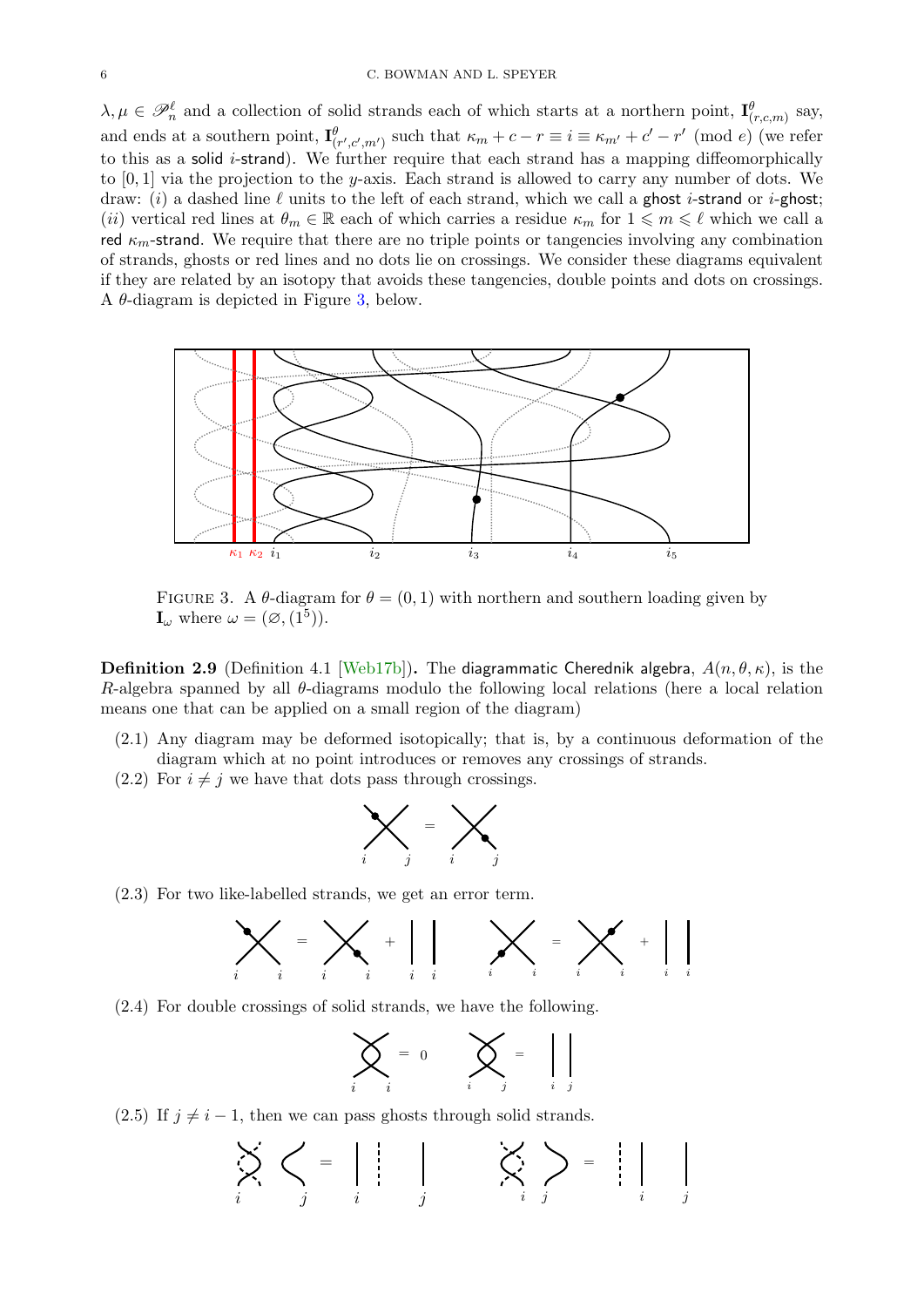<span id="page-7-0"></span>(2.6) On the other hand, in the case where  $j = i - 1$ , we have the following.

$$
\sum_{i} \sum_{i=1}^{n} \left\langle \sum_{i=1}^{n} x_{i} \right\rangle = \left\langle \sum_{i} x_{i} \right\rangle - \left\langle \sum_{i=1}^{n} x_{i} \right\rangle
$$

(2.7) We also have the relation below, obtained by symmetry.

$$
\left\langle \left\langle \left\langle \right\rangle_{i} \right\rangle_{i=1} \right\rangle = \left\langle \left\langle \left\langle \left\langle \right\rangle_{i} \right\rangle_{i=1} \right\rangle_{i=1} \right\rangle - \left\langle \left\langle \left\langle \left\langle \left\langle \left\langle \left\langle \right\rangle_{i} \right\rangle_{i} \right\rangle_{i=1} \right\rangle_{i=1} \right\rangle_{i=1} \right\rangle_{i=1}
$$

(2.8) Strands can move through crossings of solid strands freely.



Similarly, this holds for triple points involving ghosts, except for the following relations when  $j = i - 1.$ 

$$
(2.9)
$$
\n
$$
\begin{array}{ccc}\n\left\langle \begin{array}{c}\n\ddots & \ddots & \ddots \\
\ddots & \ddots & \ddots \\
\end{array}\right\rangle & \begin{array}{c}\n\ddots & \ddots & \ddots \\
\ddots & \ddots & \ddots & \ddots \\
\end{array} & \begin{array}{c}\n\ddots & \ddots & \ddots \\
\ddots & \ddots & \ddots & \ddots \\
\end{array} & \begin{array}{c}\n\ddots & \ddots & \ddots \\
\ddots & \ddots & \ddots & \ddots \\
\end{array} & \begin{array}{c}\n\ddots & \ddots & \ddots \\
\ddots & \ddots & \ddots & \ddots \\
\end{array} & \begin{array}{c}\n\ddots & \ddots & \ddots \\
\ddots & \ddots & \ddots & \ddots \\
\end{array} & \begin{array}{c}\n\ddots & \ddots & \ddots \\
\ddots & \ddots & \ddots & \ddots \\
\end{array}
$$

In the diagrams with crossings in  $(2.9)$  and  $(2.10)$ , we say that the solid (respectively ghost) strand bypasses the crossing of ghost strands (respectively solid strands). The ghost strands may pass through red strands freely. For  $i \neq j$ , the solid *i*-strands may pass through red *j*-strands freely. If the red and solid strands have the same label, a dot is added to the solid strand when straightening. Diagrammatically, these relations are given by

(2.11)



and their mirror images. All solid crossings and dots can pass through red strands, with a correction term.



Finally, we have the following non-local idempotent relation.

 $(2.15)$  Any idempotent in which a solid strand is  $ln$  units to the left of the leftmost red strand is referred to as unsteady and set to be equal to zero. Using relation  $(2.1)$ , this is easily seen to be equivalent to the unsteady relation in [\[BCS17,](#page-14-6) [BS18,](#page-14-7) [Web17b\]](#page-14-2).

The product  $d_1 d_2$  of two diagrams  $d_1, d_2 \in A(n, \theta, \kappa)$  is given by putting  $d_1$  on top of  $d_2$ . This product is defined to be 0 unless the southern border of  $d_1$  is given by the same loading as the northern border of  $d_2$  with residues of strands matching in the obvious manner.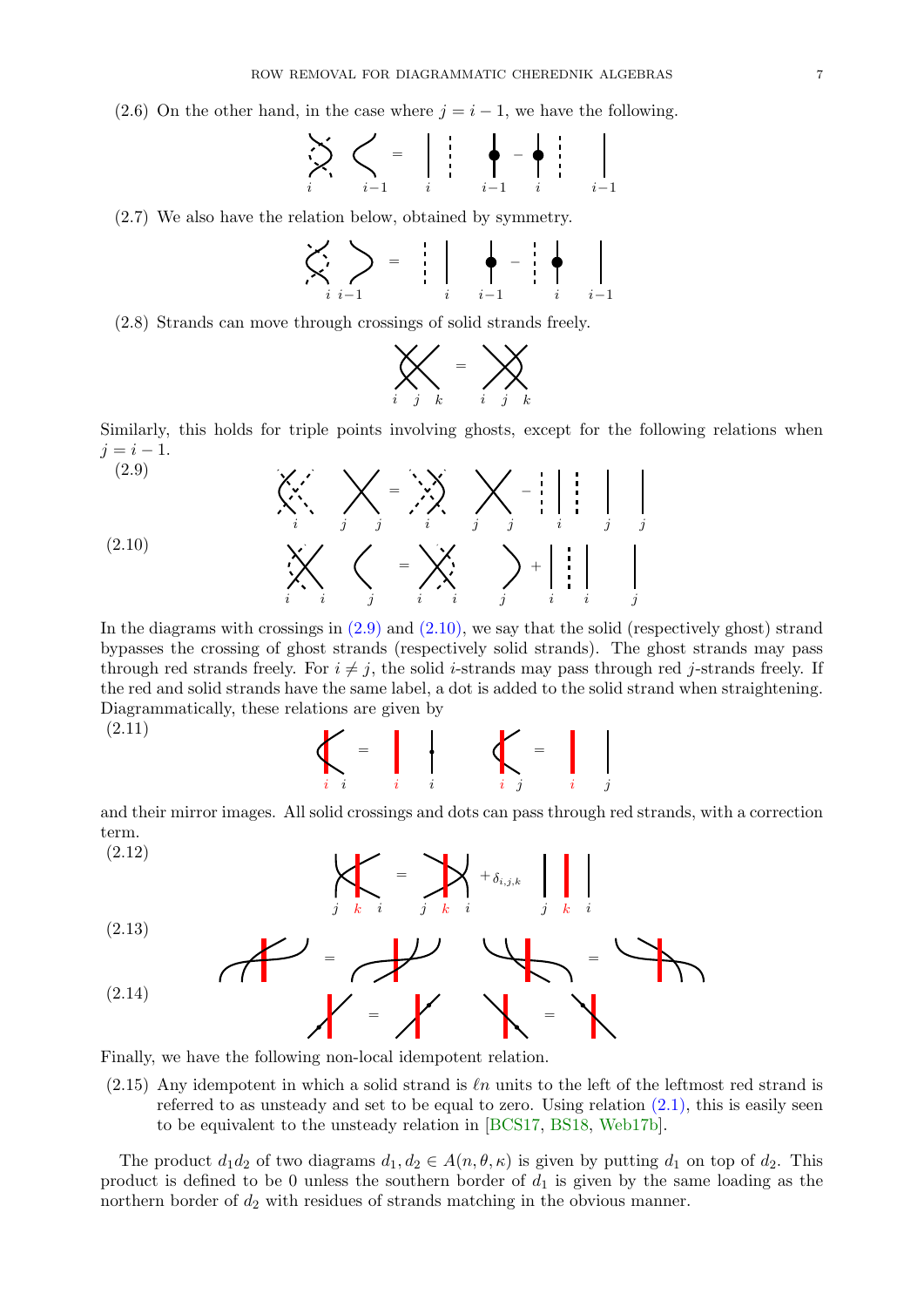<span id="page-8-7"></span><span id="page-8-1"></span>*Remark* 2.10. The relations  $(2.5)$ – $(2.7)$ ,  $(2.9)$ , and  $(2.10)$  actually depict an entire region of width  $\ell$  inside a given diagram (as we have drawn a solid strand and its ghost). This has been done to highlight the residue of the ghost strand and the number of dots on the solid strand. However, the local neighbourhood of interest is that containing the ghost j-strand and solid i-strand(s); the solid j-strands need not be in this local neighbourhood. In particular, we can apply relations  $(2.5)-(2.7), (2.9),$  $(2.5)-(2.7), (2.9),$  $(2.5)-(2.7), (2.9),$  $(2.5)-(2.7), (2.9),$  and  $(2.10)$  even if there is another strand lying between the solid j-strand and its ghost.

The diagrammatic Cherednik algebra is graded as follows:

- <span id="page-8-6"></span>◦ dots have degree 2;
- $\circ$  the crossing of two strands has degree 0, unless they have the same label, in which case it has degree  $-2$ ;
- $\circ$  the crossing of a solid strand with label i and a ghost has degree 1 if the ghost has label  $i - 1$  and 0 otherwise;
- <span id="page-8-0"></span>◦ the crossing of a solid strand with a red strand has degree 0, unless they have the same label, in which case it has degree 1.

In other words,

$$
\deg \bigg\{\bigg\} = 2 \qquad \deg \bigtimes_{i} = -2\delta_{i,j} \qquad \deg \bigtimes_{i} = \delta_{j,i+1} \qquad \deg \bigtimes_{i} = \delta_{j,i-1}
$$
\n
$$
\deg \bigvee_{i} = \delta_{i,j} \qquad \deg \bigvee_{i} = \delta_{j,i}.
$$

<span id="page-8-5"></span>2.3. A cellular basis of the diagrammatic Cherednik algebra. Given any  $T \in SStd(\lambda, \mu)$ , we have a  $\theta$ -diagram  $C_T$  consisting of a frame with northern and southern distinguished points given by  $I_{\mu}^{\theta}$  and  $I_{\lambda}^{\theta}$ , respectively, in which the *n* solid strands each connecting a northern and southern point are drawn so that they trace out the bijection determined by T in such a way that we use the minimal number of crossings without creating any bigons between pairs of strands or strands and ghosts. This diagram is not unique up to isotopy (since we have not specified how to resolve triple points), but we can choose one such diagram arbitrarily.

Given a pair of semistandard tableaux of the same shape  $(S, T) \in SStd(\lambda, \mu) \times SStd(\lambda, \nu)$ , we have a diagram  $C_{\text{ST}} = C_{\text{S}} C_{\text{T}}^*$  where  $C_{\text{T}}^*$  is the diagram obtained from  $C_{\text{T}}$  by flipping it through the horizontal axis. Notice that there is a unique element  $\mathsf{T}^{\lambda} \in \mathrm{SStd}(\lambda, \lambda)$  and the corresponding basis element  $1_{\lambda} = C_{\tau^{\lambda} \tau^{\lambda}}$  is the idempotent in which all solid strands are vertical. A degree function on tableaux is defined in [\[Web17b,](#page-14-2) Defintion 2.13]; for our purposes it is enough to note that  $deg(T) = deg(C_T)$  as we shall always work with the  $\theta$ -diagrams directly. The following theorem (see [\[Web17b,](#page-14-2) Sections 2.6 and 4.4] for R a field and [\[Bow\]](#page-14-26) for R an integral domain) provides a cellular basis, C, of the algebra  $A(n, \theta, \kappa)$ .

<span id="page-8-2"></span>**Theorem 2.11.** The algebra  $A(n, \theta, \kappa)$  is a graded cellular algebra with a highest weight theory. The cellular basis is given by

$$
\mathcal{C} = \{ C_{\textsf{ST}} \mid \textsf{S} \in \text{SStd}(\lambda, \mu), \textsf{T} \in \text{SStd}(\lambda, \nu), \lambda, \mu, \nu \in \mathscr{P}_n^{\ell} \}
$$

with respect to the  $\theta$ -dominance order on the set  $\mathscr{P}_n^{\ell}$  and the anti-isomorphism given by flipping a diagram through the horizontal axis.

Remark 2.12. We say that  $\theta \in \mathbb{Z}^{\ell}$  is a well-separated weighting for  $A(n, \theta, \kappa)$  if  $|\theta_j - \theta_i| > n\ell$  for all  $1 \leq i \leq j \leq \ell$ . In [\[Web,](#page-14-28) Theorem 3.9] it is shown that if  $\theta \in \mathbb{Z}^{\ell}$  is well-separated, then the algebra  $A(n, \theta, \kappa)$  is Morita equivalent to the corresponding cyclotomic q-Schur algebra.

#### <span id="page-8-3"></span>3. Diagonal cuts of multipartitions

<span id="page-8-4"></span>In this section, we identify subquotients of the diagrammatic Cherednik algebras which are isomorphic to the product of subquotients of two smaller diagrammatic Cherednik algebras. We first do this on the level of the indexing sets of representations (in Subsections [3.1](#page-8-1) and [3.2\)](#page-9-0) and then lift this to the level of algebras (Subsection [3.3\)](#page-10-0). We show that the graded decomposition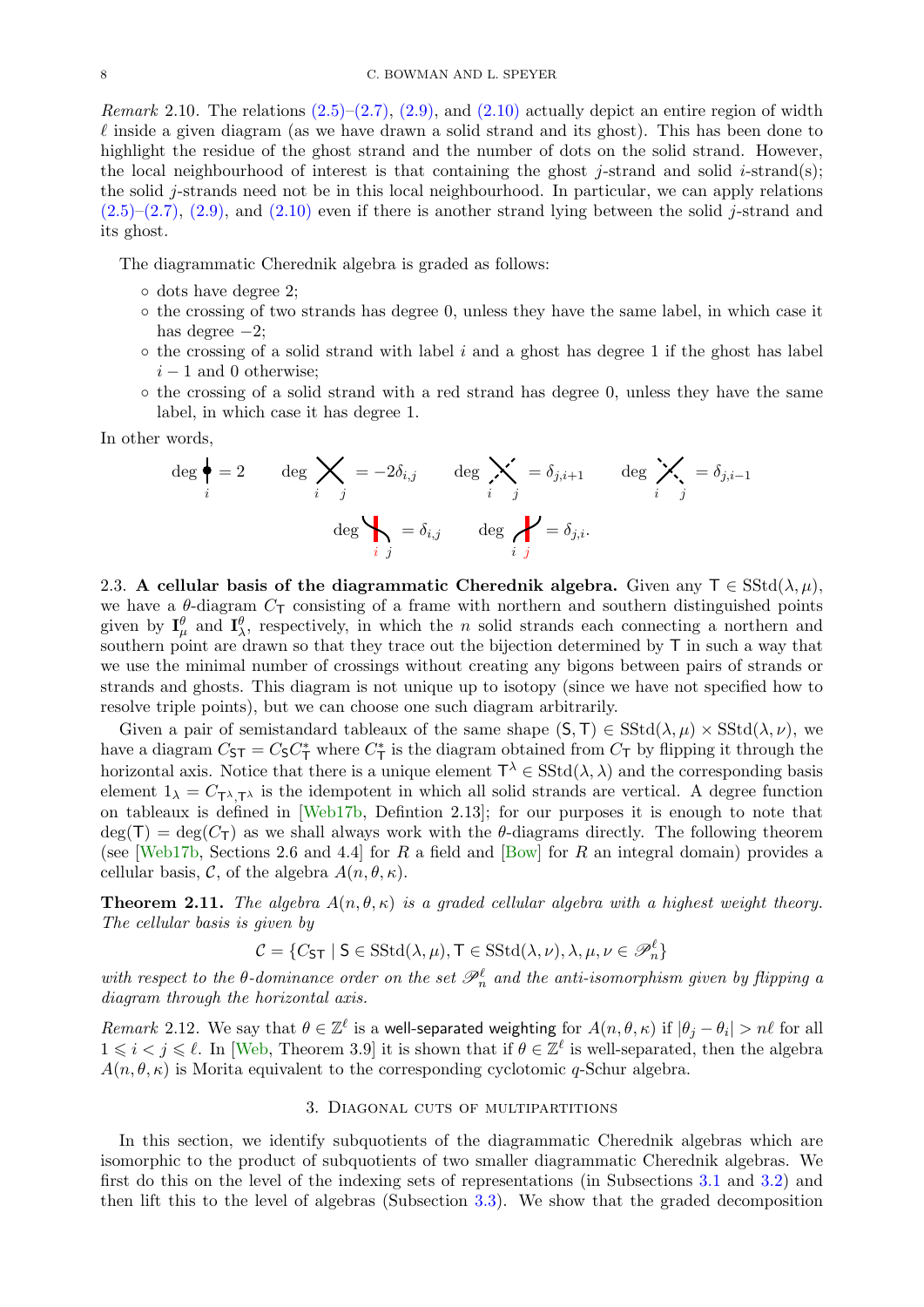numbers and higher extension groups are preserved under taking these subquotients and hence prove the main theorem stated in the introduction.

<span id="page-9-1"></span>3.1. Diagonal cuts and subquotients of the set of multipartitions. Let  $a \in \mathbb{R}$  be such that the interval  $(a - n\varepsilon, a + n\varepsilon) \subset \mathbb{R}$  does not contain the x-coordinate of the loading of a node belonging to any  $\ell$ -multipartition of n. Given  $\theta \in \mathbb{Z}^{\ell}$  a weighting and  $\lambda \in \mathscr{P}_n^{\ell}$ , we define the set

(3.1) 
$$
I_a(\lambda) = \{(r, c, m) \in [\lambda]_\theta \mid a - \ell < \theta_m + \ell(r - c) < a\}.
$$

Note that for the set  $I_a(\lambda)$  contains at most a single diagonal of boxes from each component of  $\lambda$ . Similarly, we define

$$
L_a(\lambda) = \{(r, c, m) \in [\lambda]_\theta \mid \theta_m + \ell(r - c) < a - \ell\} \quad R_a(\lambda) = \{(r, c, m) \in [\lambda]_\theta \mid a < \theta_m + \ell(r - c)\}.
$$

That is,  $L_a(\lambda)$  (respectively  $R_a(\lambda)$ ) is the loading corresponding to all nodes in  $[\lambda]_\theta$  which are strictly to the left (respectively right) of the line  $x = a - \ell$  (respectively  $x = a$ ).

<span id="page-9-0"></span>**Definition 3.1.** Let  $\theta$  be a weighting,  $\lambda, \mu \in \mathscr{P}_n^{\ell}$  and  $a \in \mathbb{R}$ . We say that the pair  $(\lambda, \mu)$  admits a θ-diagonal cut at  $x = a$  if the nodes (whose top vertices are) in the region  $(a - \ell, a)$  are common to both  $\lambda$  and  $\mu$ , and the number of nodes strictly to the left or right of the line  $x = a$  is the same in both multipartitions; in other words,

$$
I_a(\lambda) = I_a(\mu), \quad |L_a(\lambda)| = |L_a(\mu)|, \quad \text{and} \quad |R_a(\lambda)| = |R_a(\mu)|.
$$

Given  $\lambda \in \mathscr{P}_n^{\ell}$ , we let

$$
\Lambda_a(n,\theta,\kappa) = {\mu \in \mathscr{P}_n^{\ell} \mid (\lambda,\mu) \text{ admits a }\theta\text{-diagonal cut at }x = a}.
$$

**Example 3.2.** Let  $e = 3$ ,  $\theta = 0$  and  $(\lambda, \mu) = ((5, 4, 3, 2, 1), (4^3, 1^3))$ . This pair admits a diagonal cut at  $x = 1/2$ . This cut is slightly to the right of the top vertex of the box (3, 3), as can be seen in Figure [4.](#page-8-2) In this case

$$
I_a(\lambda) = I_a(\mu) = \{(1, 1, 1), (2, 2, 1), (3, 3, 1)\}
$$

and

$$
|L_a(\lambda)| = |L_a(\mu)| = 6, \quad |R_a(\lambda)| = |R_a(\mu)| = 6.
$$

<span id="page-9-2"></span>Note that the pair  $(\lambda, \mu)$  also admits a horizontal cut after the third row, and a vertical cut after the third column (in the sense of [\[Don85,](#page-14-20) [FL03\]](#page-14-22)). That is,

$$
5+4+3 = \lambda_1 + \lambda_2 + \lambda_3 = \mu_1 + \mu_2 + \mu_3 = 4 + 4 + 4,
$$
  

$$
5+4+3 = \lambda'_1 + \lambda'_2 + \lambda'_3 = \mu'_1 + \mu'_2 + \mu'_3 = 6 + 3 + 3.
$$



<span id="page-9-3"></span>FIGURE 4. Fix  $e = 3$  and  $\theta = 0$ . The partitions  $(5, 4, 3, 2, 1)$  and  $(4^3, 1^3)$  admit a diagonal cut at  $x = 1/2$ .

Remark 3.3. Let  $(\lambda, \mu)$  be a pair of partitions such that  $\lambda \geq \mu$ . The above example illustrates that in level 1, the pair  $(\lambda, \mu)$  admits a  $\theta$ -diagonal cut if and only if they admit a horizontal cut, if and only if they admit a vertical cut (in the sense of [\[Don85,](#page-14-20) [FL03\]](#page-14-22)).

**Lemma 3.4.** The set  $\Lambda_a(n, \theta, \kappa)$  is closed under the  $\theta$ -dominance order. That is, if  $\mu, \mu' \in$  $\Lambda_a(n, \theta, \kappa)$  and  $\nu \in \mathscr{P}_n^{\ell}$  are such that  $\mu \rhd_{\theta} \nu \rhd_{\theta} \mu'$ , then  $\nu \in \Lambda_a(n, \theta, \kappa)$ .

*Proof.* By the definition of the  $\theta$ -dominance order, the number of nodes to the left of the point  $x = a - \ell$  for each of the three multipartitions is bounded as follows,

$$
(3.2) \t\t\t |L_a(\mu)| \geq |L_a(\nu)| \geq |L_a(\mu')|.
$$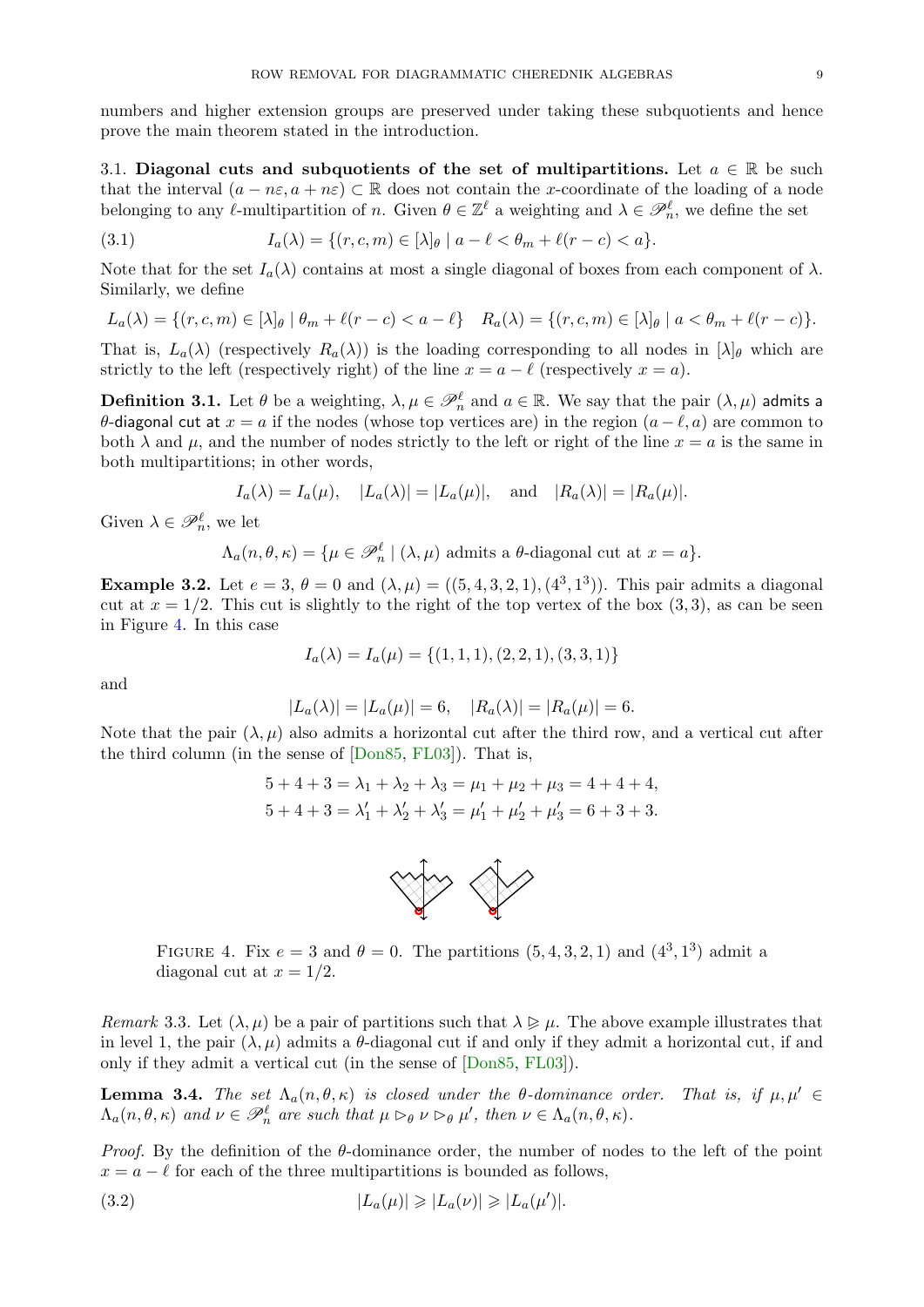<span id="page-10-1"></span>Recall (by the definition of  $\Lambda_a(n,\theta,\kappa)$ ) that  $|L_a(\mu')| = |L_a(\lambda)| = |L_a(\mu)|$ ; therefore  $|L_a(\lambda)| =$  $|L_a(\nu)|$ , as required. Similarly, we have that the number of nodes to the right of  $x = a$  for each of the multipartitions is bounded as follows,

$$
(3.3) \t\t\t |R_a(\mu')| \geqslant |R_a(\nu)| \geqslant |R_a(\mu)|.
$$

Therefore (as above) we have that  $|R_a(\nu)| = |R_a(\lambda)|$ , as required. Finally, it is immediate from the definition that  $I_a(\mu) = I_a(\mu') = I_a(\lambda)$ . By equations [\(3.2\)](#page-8-3) and [\(3.3\)](#page-9-1) and our assumption that  $\mu \geq \nu \geq \mu'$ , we deduce  $I_a(\mu) \geq I_a(\nu) \geq I_a(\mu')$ , therefore  $I_a(\nu) = I_a(\lambda)$  as required.

<span id="page-10-0"></span>Given a subset  $Q \subseteq P$ , we let  $E(Q)$  (respectively  $F(Q)$ ) denote the saturated (respectively cosaturated) closure of  $Q$  in  $P$ ; that is, the smallest saturated (respectively cosaturated) set containing Q. By Lemma [3.4,](#page-8-4) we immediately deduce the following corollary.

**Corollary 3.5.** We have that  $\Lambda_a(n, \theta, \kappa) = E(\Lambda_a(n, \theta, \kappa)) \cap F(\Lambda_a(n, \theta, \kappa)).$ 

Remark 3.6. In what follows, when the choice of  $\lambda \in \mathcal{P}_n^{\ell}$ ,  $a \in \mathbb{R}$ , and  $\theta \in \mathbb{Z}^{\ell}$  is clear, we shall let  $E := E(\Lambda_a(n, \theta, \kappa))$  and  $F := F(\Lambda_a(n, \theta, \kappa)).$ 

3.2. A bijection between partially ordered sets. We now construct the bijection between partially ordered sets which will underly the isomorphism of subquotient algebras in Subsection [3.3.](#page-10-0)

**Definition 3.7.** Given  $\lambda \in \mathscr{P}_n^{\ell}$ , we define the left-hand side of  $\lambda$  (with respect to a  $\theta$ -diagonal cut at  $x = a$ , denoted  $\lambda^L$ , to be the smallest  $\ell$ -multipartition such that

$$
I_a(\lambda) \cup L_a(\lambda) \subseteq [\lambda^L]_\theta.
$$

Similarly, we define the right-hand side of  $\lambda$ , denoted  $\lambda^R$ , to be the smallest  $\ell$ -multipartition such that

$$
I_a(\lambda) \cup R_a(\lambda) \subseteq [\lambda^L]_\theta.
$$

We let  $n_L = |\lambda^L|$  and  $n_R = |\lambda^R|$ . We extend the notation of Definition [3.1](#page-8-0) as follows,

 $\Lambda_a^L(n, \theta, \kappa) = \{ \mu \in \mathscr{P}_{n_L}^{\ell} \mid (\lambda^L, \mu) \text{ admit a } \theta \text{-diagonal cut at } x = a \}$ 

<span id="page-10-3"></span>and

 $\Lambda_a^R(n,\theta,\kappa) = \{\mu \in \mathscr{P}_{n_R}^{\ell} \mid (\lambda^R, \mu) \text{ admit a } \theta\text{-diagonal cut at } x = a\}.$ 

Informally, we may think of the line  $x = a$  as determining the left- and right-hand sides of a multipartition in the obvious way. The catch is that these pieces won't be multipartitions, and so we add in as few nodes as possible to make them multipartitions.

**Proposition 3.8.** Given  $\lambda \in \mathcal{P}_n^{\ell}$ , we have a bijection

$$
\Lambda_a(n,\theta,\kappa) \xrightarrow{\sim} \Lambda_a^L(n_L,\theta,\kappa) \times \Lambda_a^R(n_R,\theta,\kappa)
$$

$$
\mu \longmapsto (\mu^L,\mu^R).
$$

*Proof.* This is clear from the definitions.

Remark 3.9. Given  $\lambda \in \mathcal{P}_n^{\ell}$  and  $\mu \in \Lambda_a(n, \theta, \kappa)$ , one can write down the  $\ell$ -multipartitions  $\mu^L$  and  $\mu^R$  explicitly as follows. Suppose  $\mu^{(m)} = (\mu_1, \mu_2, \dots)$ . If every node in  $[\mu^{(m)}]_\theta$  lies to the left of  $a-\ell$  (respectively right of a), then the mth component of  $\mu^L$  (respectively  $\mu^R$ ) is just  $\mu^{(m)}$  itself.

Otherwise, at least one node in  $[\mu^{(m)}]_{\theta}$  has x-coordinate in  $(a - \ell, a)$ . Suppose the highest such node is  $(r, c, m) \in [\mu^{(m)}]_\theta$ . Then the mth components of  $\mu^L$  and  $\mu^R$  are

$$
(\mu^{L})^{(m)} = (\mu_1, \mu_2, \dots, \mu_r)
$$
 and  $(\mu^{R})^{(m)} = (c^{r}, \mu_{r+1}, \mu_{r+2}, \dots).$ 

**Example 3.10.** Continuing Example [3.2,](#page-8-5) recall that  $e = 3$ ,  $\theta = 0$ ,  $\lambda = (5, 4, 3, 2, 1)$  and  $\mu =$  $(4^3, 1^3)$ . Making a diagonal cut at  $x = 1/2$  yields

<span id="page-10-2"></span>
$$
\lambda^L = (5, 4, 3), \quad \lambda^R = (3^3, 2, 1), \quad \mu^L = (4^3), \quad \mu^R = (3^3, 1^3).
$$

These are depicted in Figure [5.](#page-10-1) We note that the only difference between our diagonal cuts and the more classical horizontal and vertical cuts is that we have an 'extra rectangle' of boxes in the form of a partition  $(r^c)$  common to *both*  $\lambda^L$  and  $\lambda^R$ .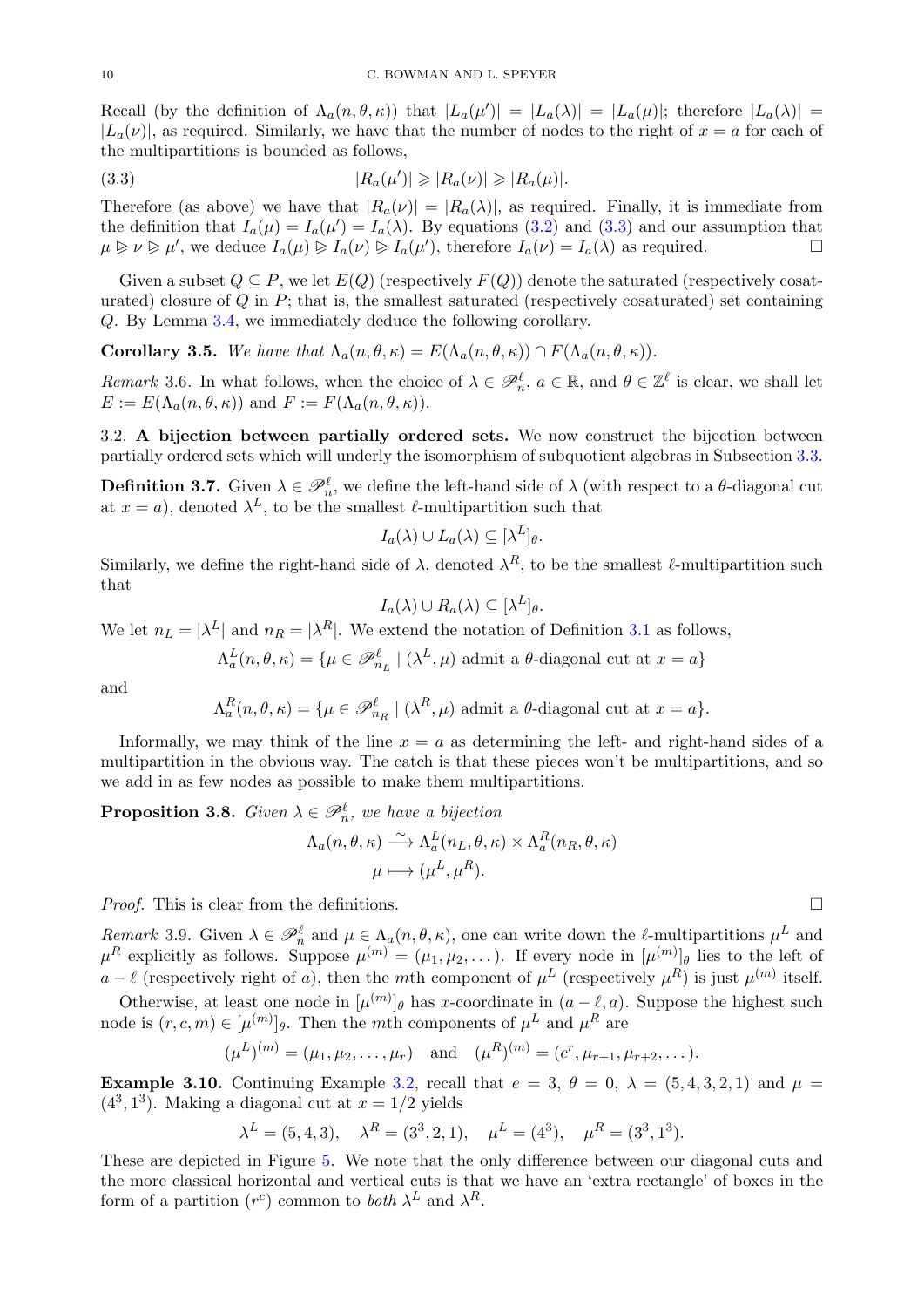

<span id="page-11-0"></span>FIGURE 5. Let  $(\lambda, \mu)$  be the pair of partitions admitting a diagonal cut as in Figure [4.](#page-8-2) We picture the resulting partitions above. The leftmost diagram depicts  $\lambda^L, \mu^L$ , and the rightmost diagram depicts  $\lambda^R, \mu^R$ .

3.3. A subquotient of the diagrammatic Cherednik algebra. We now define the subquotients of the diagrammatic Cherednik algebras in which we shall be interested for the remainder of the paper. Fix  $n \in \mathbb{N}$ ,  $\theta \in \mathbb{Z}^{\ell}$ , and  $\kappa \in (\mathbb{Z}/e\mathbb{Z})^{\ell}$ . We now choose  $\lambda \in \mathscr{P}_n^{\ell}$ ,  $a \in \mathbb{R}$  and we let  $E := E(\Lambda_a(n, \theta, \kappa))$  and  $F := F(\Lambda_a(n, \theta, \kappa))$ . As in Definition [2.3,](#page-3-0) we let

$$
e = \sum_{\mu \in E \cap F} 1_{\mu} \quad \text{and} \quad f = \sum_{\mu \in F \backslash E} 1_{\mu}
$$

<span id="page-11-1"></span>and we define

$$
A_{\Lambda_a} = e(A/(AfA))e
$$

for  $A := A(n, \theta, \kappa)$ . By Proposition [2.4](#page-3-1) this algebra is a graded cellular algebra with basis

$$
\{C_{\mathsf{ST}} \mid \mathsf{S} \in \mathrm{SStd}(\alpha, \beta), \mathsf{T} \in \mathrm{SStd}(\alpha, \gamma), \alpha, \beta, \gamma \in \Lambda_a\}.
$$

If R is a field, then  $A_{\Lambda_a}$  is quasi-hereditary.

**Definition 3.11.** Let  $\mu, \nu \in \Lambda_a(n, \theta, \kappa)$ . For  $S \in \text{SStd}(\mu, \nu)$ , we define  $S^L$  and  $S^R$  to be the tableaux determined by

(1) 
$$
S^L(r, c, k) = S(r, c, k)
$$
 for  $\mathbf{I}^{\theta}_{(r, c, k)} < a$  (respectively  $S^R(r, c, k) = S(r, c, k)$  for  $\mathbf{I}^{\theta}_{(r, c, k)} > a$ ); \n(2)  $S^L(r, c, k) = \mathbf{I}^{\theta}_{(r, c, k)}$  for  $\mathbf{I}^{\theta}_{(r, c, k)} > a$  (respectively  $S^R(r, c, k) = \mathbf{I}^{\theta}_{(r, c, k)}$  for  $\mathbf{I}^{\theta}_{(r, c, k)} < a$ );

<span id="page-11-2"></span>for  $(r, c, k) \in [\mu^L]_\theta$  (respectively  $(r, c, k) \in [\mu^R]_\theta$ ).

**Theorem 3.12.** Given  $\lambda \in \mathcal{P}_n^{\ell}$  and  $a \in \mathbb{R}$ . We have an isomorphism

 $A_{\Lambda_a(n,\theta,\kappa)} \cong A_{\Lambda_a^L(n_L,\theta,\kappa)} \otimes_{\Bbbk} A_{\Lambda_a^R(n_R,\theta,\kappa)}$ 

of graded R-modules given by the map

$$
\varphi: C_{\mathsf{ST}} \longmapsto C_{\mathsf{S}^L \mathsf{T}^L} \otimes C_{\mathsf{S}^R \mathsf{T}^R}.
$$

*Proof.* Recall from Proposition [3.8](#page-9-2) that the map  $\Lambda_a(n, \theta, \kappa) \cong \Lambda_a^L(n_L, \theta, \kappa) \times \Lambda_a^R(n_R, \theta, \kappa)$  given by  $\mu \mapsto \mu^L \times \mu^R$ , is bijective. Given  $\mu, \nu \in \Lambda_a(n, \theta, \kappa)$ , we have that

$$
|\mathbf{I}_{\mu}^{\theta} \cap (-\infty, a - \ell)| = |\mathbf{I}_{\nu}^{\theta} \cap (-\infty, a - \ell)|,
$$
  

$$
|\mathbf{I}_{\mu}^{\theta} \cap (a - \ell, a)| = |\mathbf{I}_{\nu}^{\theta} \cap (a - \ell, a)|,
$$
  

$$
|\mathbf{I}_{\mu}^{\theta} \cap (a, \infty)| = |\mathbf{I}_{\nu}^{\theta} \cap (a, \infty)|,
$$

and therefore (by Definition [2.7\)](#page-4-0) any tableau  $S \in SStd(\mu, \nu)$  satisfies

$$
\mathsf{S}(r,c,k) = \mathbf{I}^{\theta}_{(r',c',k')},
$$

<span id="page-11-3"></span>for  $(r, c, k)$  and  $(r', c', k')$  a pair of boxes whose loadings belong the same region:  $(-\infty, a - \ell)$ ,  $(a - \ell, a)$ , or  $(a - \ell, \infty)$  respectively. Therefore  $S^L \in \text{SStd}(\mu^L, \nu^L)$ ,  $S^R \in \text{SStd}(\mu^R, \nu^R)$ , and the map  $S \mapsto S^L \times S^R$  is a bijection  $\text{SStd}(\mu, \nu) \to \text{SStd}(\mu^L, \nu^L) \times \text{SStd}(\mu^R, \nu^R)$ . Moreover, we have that

(3.4) 
$$
C_{\mathsf{S}^L} \cap (-\infty, a - \ell) \times [0, 1] = C_{\mathsf{S}} \cap (-\infty, a - \ell) \times [0, 1] C_{\mathsf{S}^R} \cap (a, \infty) \times [0, 1] = C_{\mathsf{S}} \cap (a, \infty) \times [0, 1].
$$

Given any two multipartitions  $\mu^L, \nu^L \in \Lambda_a^L(n_L, \theta, \kappa)$  (or  $\mu^R, \nu^R \in \Lambda_a^R(n_R, \theta, \kappa)$ ) all nodes to the right of the point  $a-\ell$  (respectively to the left of a) are common to both multipartitions. Therefore by the definition of semistandard tableaux, we have that

$$
\mathsf{U}(r,c,k) = \mathbf{I}^{\theta}_{(r,c,k)} \quad \text{and} \quad \mathsf{V}(r',c',k') = \mathbf{I}^{\theta}_{(r',c',k')}
$$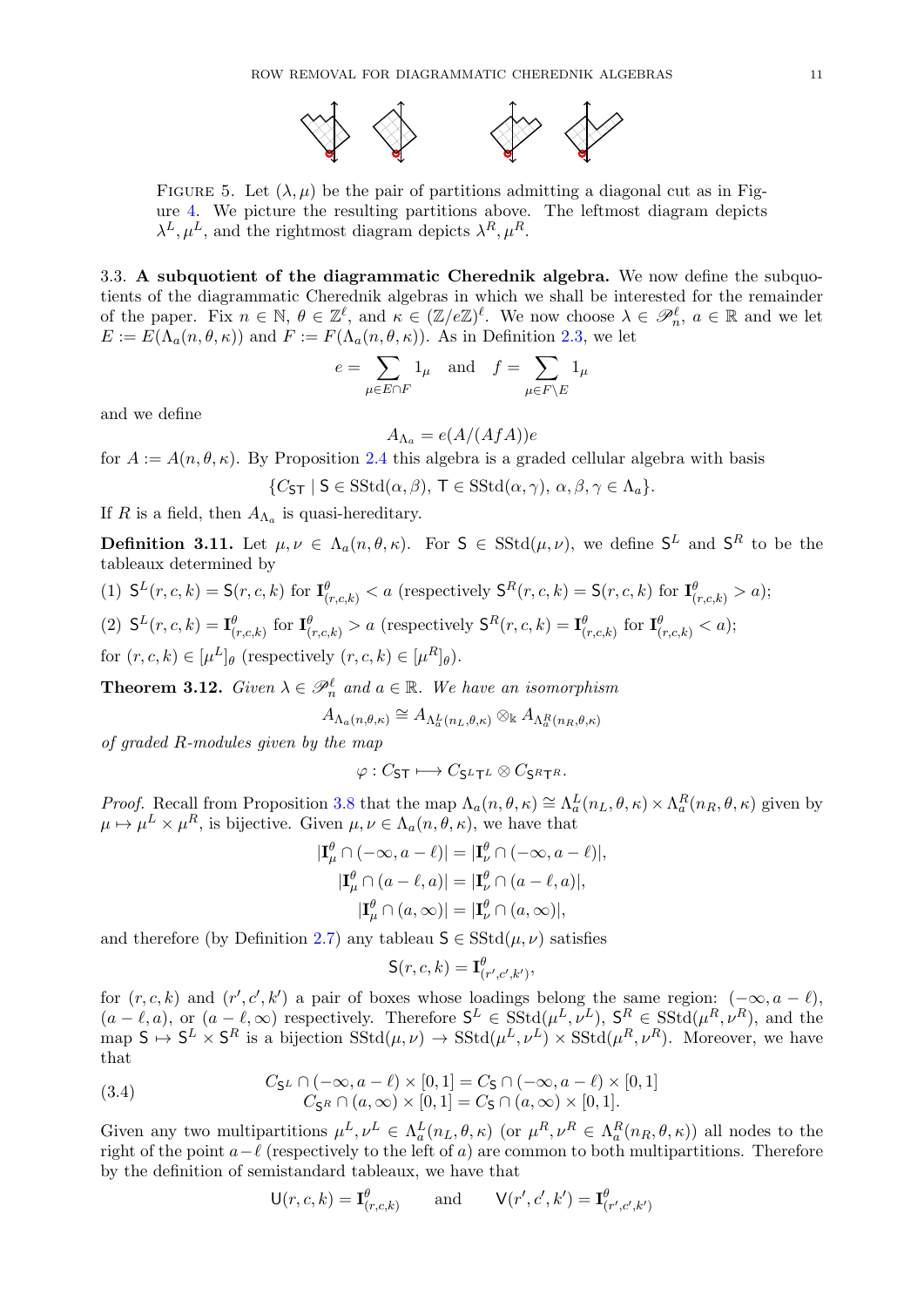<span id="page-12-1"></span>for  $\mathbf{I}^{\theta}_{(r,c,k)} > a - \ell$ ,  $\mathbf{I}^{\theta}_{(r,c,k)} < a$  and  $\mathsf{U} \in \text{SStd}(\mu^L, \nu^L)$ ,  $\mathsf{V} \in \text{SStd}(\mu^R, \nu^R)$ . Therefore, we have that

(3.5) 
$$
C_{\mathsf{S}^L} \cap ((a - \ell, \infty) \times [0, 1]) = 1_{\mu} \cap ((a - \ell, \infty) \times [0, 1]) = 1_{\nu} \cap ((a - \ell, \infty) \times [0, 1])
$$

$$
C_{\mathsf{S}^R} \cap ((-\infty, a) \times [0, 1]) = 1_{\mu} \cap ((-\infty, a) \times [0, 1]) = 1_{\nu} \cap ((-\infty, a) \times [0, 1])
$$

and the diagrams in equation  $(3.5)$  are both of degree zero. Therefore by equations  $(3.4)$  and  $(3.5)$ we have that

 $\deg(C_{\mathsf{S}^L}) + \deg(C_{\mathsf{S}^R}) = \deg(C_{\mathsf{S}} \cap (-\infty, a - \ell) \times [0, 1]) + \deg(C_{\mathsf{S}} \cap (a, \infty) \times [0, 1]) = \deg(C_{\mathsf{S}})$ 

and the map  $C_S \mapsto C_{S^L} \times C_{S^R}$  is a degree preserving bijection on the cell modules. The result follows. follows.  $\Box$ 

**Example 3.13.** Recall our running example, with  $e = 3$ ,  $\theta = 0$  and  $(\lambda, \mu) =$  $((5,4,3,2,1),(4^3,1^3))$ . There is a unique element  $S \in SStd(\lambda,\mu)$  and the corresponding basis element  $C_5$  is depicted in Figure [6.](#page-11-1) This pair admits a  $\theta$ -diagonal cut at  $x = 1/2$ . The elements  $C_{\mathsf{S}^L}$  and  $C_{\mathsf{S}^R}$  are depicted in Figure [7.](#page-11-2)



FIGURE 6. The basis element  $C_5$  for  $(\mu, \nu) = ((5, 4, 3, 2, 1), (4^3, 1^3))$ . Given  $a = 1/2$ , we mark the lines of the cut,  $x = a$  and  $x = a - \ell$ .

<span id="page-12-0"></span>

FIGURE 7. The basis elements  $C_{\mathsf{S}^L}$  and  $C_{\mathsf{S}^R}$  corresponding to  $(\mu, \nu)$  =  $((5, 4, 3, 2, 1), (4^3, 1^3))$  cut at  $x = 1/2$  and the unique  $S \in SStd(\mu, \nu)$ .

**Theorem 3.14.** The map  $\varphi: A_{\Lambda_a(n,\theta,\kappa)} \to A_{\Lambda_a^L(n_L,\theta,\kappa)} \otimes_{\Bbbk} A_{\Lambda_a^R(n_R,\theta,\kappa)}$ , defined in Theorem [3.12,](#page-10-3) is an isomorphism of graded R-algebras.

*Proof.* We have already seen in Theorem [3.12](#page-10-3) that the map  $\varphi$  is an isomorphism of graded Rmodules; it remains to check that

$$
C_{\mathsf{S}^L\mathsf{T}^L}C_{\mathsf{U}^L\mathsf{V}^L}\otimes C_{\mathsf{S}^R\mathsf{T}^R}C_{\mathsf{U}^R\mathsf{V}^R}=\varphi(C_{\mathsf{S}\mathsf{T}})\varphi(C_{\mathsf{U}\mathsf{V}})=\varphi(C_{\mathsf{S}\mathsf{T}}C_{\mathsf{U}\mathsf{V}}).
$$

The cell-ideals of  $A(n, \theta, \kappa)$  are ordered according to the  $\theta$ -dominance order on loadings; more dominant loadings in this ordering are given by moving strands to the left. Therefore in order to rewrite a product in terms of the cellular basis, we shall proceed by pulling the strands in the diagrams as far to the left as possible using relations  $(2.1)$  to  $(2.15)$ .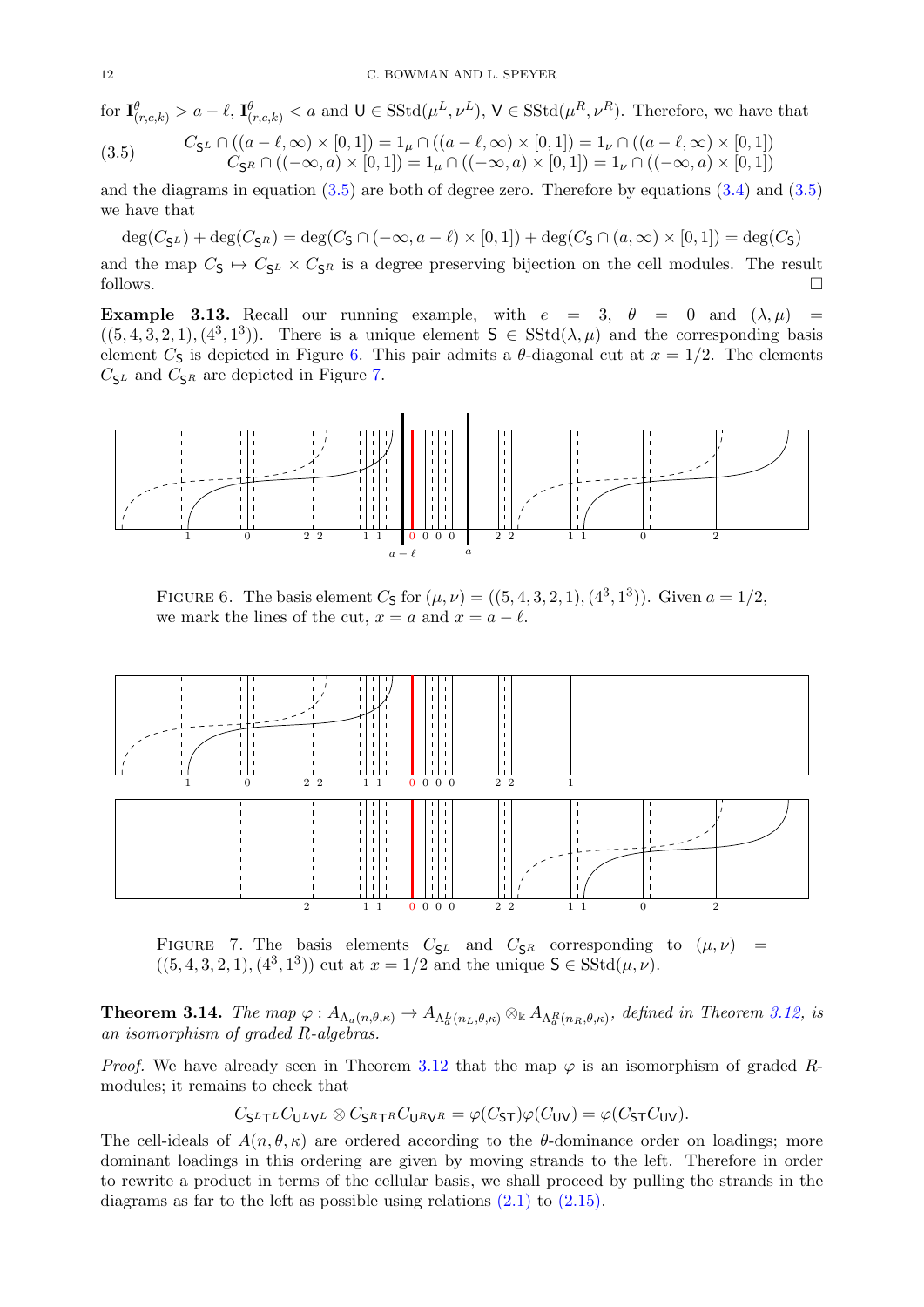<span id="page-13-1"></span>The relations of  $A(n, \theta, \kappa)$  (and therefore those of the subquotients  $A_{\Lambda_a(n, \theta, \kappa)}$ ,  $A_{\Lambda_a^L(n_L, \theta, \kappa)}$ , and  $A_{\Lambda_a^R(n_R,\theta,\kappa)}$  can all be applied to the regions  $(-\infty, a-\ell)$ , then  $(a-\ell, a)$ , and then  $(a,\infty)$  to each of the diagrams in turn. This is because relations [\(2.1\)](#page-5-1) to [\(2.14\)](#page-6-4) of  $A(m, \theta, \kappa)$  for  $m = n, n<sub>L</sub>, n<sub>R</sub>$ are local, and the additional idempotent relations (relation [\(2.15\)](#page-6-3) and the cosaturated quotient relation in the  $\theta$ -dominance order) are all given in terms of loadings, and therefore are compatible with restriction to regions of R. Consider a diagram, D, in any one of the algebras  $A_{\Lambda_a(n,\theta,\kappa)}$ ,  $A_{\Lambda_a^L(n_L,\theta,\kappa)}$ , and  $A_{\Lambda_a^R(n_R,\theta,\kappa)}$ . By [\[Bow,](#page-14-26) Theorem 4.1], if we can pull an *i*-strand from  $D \cap (a,a+\ell)$ to the left of the line  $x = a - \ell$  or a strand from  $(a + \ell, \infty)$  to the left of the line  $x = a$ , then the resulting diagram is zero.

First, apply relations [\(2.1\)](#page-5-1) to [\(2.15\)](#page-6-3) to the region ( $-\infty$ ,  $a - \ell$ ) of the diagrams  $C_{\text{ST}}C_{\text{UV}}$  and  $C_{\mathsf{S}^L\mathsf{T}^L}C_{\mathsf{U}^L\mathsf{V}^L}$  concurrently to push all strands in both

$$
C_{\text{ST}}C_{\text{UV}} \cap ((-\infty, a - \ell) \times [0, 1]) \quad \text{and} \quad C_{\text{SLT}}C_{\text{ULVL}} \cap ((-\infty, a - \ell) \times [0, 1])
$$

as far to the left as possible. Next, apply relations  $(2.1)$  to  $(2.15)$  to the region  $(a, \infty)$  of the diagrams  $C_{\text{ST}}C_{\text{UV}}$  and  $C_{\text{SRTR}}C_{\text{URVR}}$  concurrently to push all strands in both

$$
C_{\text{ST}}C_{\text{UV}} \cap ((a,\infty) \times [0,1]) \quad \text{and} \quad C_{\text{S}^R \text{T}^R}C_{\text{U}^R \text{V}^R} \cap ((a,\infty) \times [0,1])
$$

as far to the left as possible. If every element in the resulting linear combination of diagrams in  $A(n, \theta, \kappa)$  is an element of the basis C, then the result follows. Otherwise, let d be any diagram in the linear combination which is not in  $\mathcal{C}$ . By assumption, the diagram d contains a strand which cannot be pushed further left (using relations [\(2.1\)](#page-5-1) to [\(2.15\)\)](#page-6-3) in either  $(a-\ell, a)$  or  $(a, \infty)$ , but which can be pushed further left in  $(-\infty, \infty)$ . In the former (respectively latter) case, pull this strand to the left of  $a-\ell$  (respectively a); the resulting diagram factors through an idempotent with loading  $\mathbf{I}_{\nu}^{\theta}$ , for some  $\nu$  such that  $|L_a(\nu)| > |L_a(\lambda)|$  (respectively  $|I_a(\nu)| + |L_a(\nu)| > |I_a(\lambda)| + |L_a(\lambda)|$ ), and so is zero in  $A_{\Lambda_a(n,\theta,\kappa)}$ .

Now consider the element  $\varphi(d) = d' \otimes d'' \in A(n_L, \theta, \kappa) \otimes A(n_R, \theta, \kappa)$ . In the former (respectively latter) case, there is a strand in the diagram  $d' \in A(n_L, \theta, \kappa)$  (respectively  $d'' \in A(n_R, \theta, \kappa)$ ) which can be pulled to the left of  $a - \ell$  (respectively a); the resulting diagram factors through an idempotent with loading  $\mathbf{I}_{\nu}^{\theta}$ , for some  $\nu \in \mathscr{P}_{n_l}^{\ell}$  (respectively for some  $\nu \in \mathscr{P}_{n_l}^{\ell}$ ) such that  $|L_a(\nu)|>|L_a(\lambda^L)|$  (respectively  $|I_a(\nu)|+|L_a(\nu)|>|I_a(\lambda^R)|+|L_a(\lambda^R)|$ ) and so is zero in  $A_{\Lambda_a^L(n_L,\theta,\kappa)}$ (respectively  $A_{\Lambda_a^R(n_R,\theta,\kappa)}$ ). The result follows.

**Corollary 3.15.** Suppose R is a field, and let  $(\lambda, \mu)$  be a pair of  $\ell$ -multipartitions of n such that  $\mu \leq_{\theta} \lambda$ . If, for some  $a \in \mathbb{R}$ ,  $(\lambda, \mu)$  admits a  $\theta$ -diagonal cut at  $x = a$ , then

$$
d_{\lambda\mu}(t) = d_{\lambda^L\mu^L}(t) \times d_{\lambda^R\mu^R}(t)
$$

and, furthermore,

$$
\operatorname{Ext}_{A(n,\theta,\kappa)}^{k}(\Delta(\lambda),\Delta(\mu)) \cong \bigoplus_{i+j=k} \operatorname{Ext}_{A(n_{L},\theta,\kappa)}^{i}(\Delta(\lambda^{L}),\Delta(\mu^{L})) \otimes \operatorname{Ext}_{A(n_{R},\theta,\kappa)}^{j}(\Delta(\lambda^{R}),\Delta(\mu^{R})),
$$
  
\n
$$
\operatorname{Ext}_{A(n,\theta,\kappa)}^{k}(\Delta(\lambda),L(\mu)) \cong \bigoplus_{i+j=k} \operatorname{Ext}_{A(n_{L},\theta,\kappa)}^{i}(\Delta(\lambda^{L}),L(\mu^{L})) \otimes \operatorname{Ext}_{A(n_{R},\theta,\kappa)}^{j}(\Delta(\lambda^{R}),L(\mu^{R})),
$$
  
\nwhere  $n_{L} = |\lambda^{L}| = |\mu^{L}|$  and  $n_{R} = |\lambda^{R}| = |\mu^{R}|$ .

<span id="page-13-0"></span>*Proof.* This follows by Proposition [2.4](#page-3-1) and Theorem [3.14.](#page-11-3)

Remark 3.16. As previously noted, in the level 1 case, a pair  $(\lambda, \mu)$  such that  $\lambda \geq \mu$  admits a  $\theta$ diagonal cut at  $x = a$  if and only if it admits a horizontal cut, if and only if it admits a vertical cut. These horizontal and vertical cuts cross at the 'highest' node in the diagonal  $\mathbf{I}_{\lambda}^{\theta} \cap (a-\ell, a)$ ; that is, the node  $(r, c)$  satisfying Equation [3.1](#page-8-6) for which  $r + c$  is maximal. In this case, the corresponding horizontal and vertical cuts are after the rth row and the cth column, respectively. In this case, the ungraded version of the result above is a corollary of [\[Don98,](#page-14-27) 4.2(9)] and [\[Don07,](#page-14-24) Section 10]. (We remark that the graded case is new, although the result for graded decomposition numbers was already known over  $\mathbb C$  by calculations in the Fock space – see [\[CMT02\]](#page-14-21)).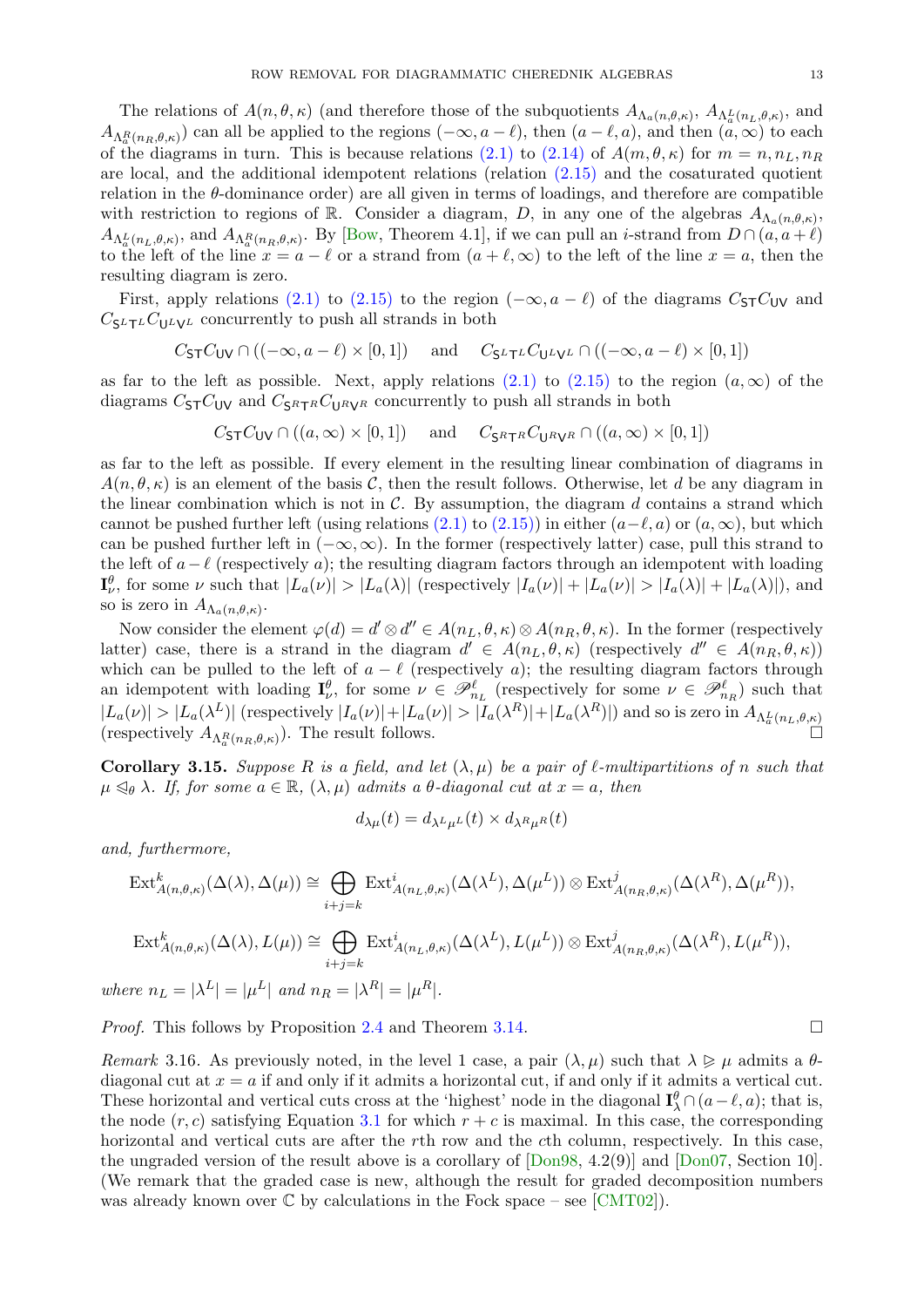<span id="page-14-26"></span><span id="page-14-12"></span><span id="page-14-11"></span><span id="page-14-6"></span><span id="page-14-4"></span><span id="page-14-3"></span>For (graded) decomposition numbers and higher extension groups of cyclotomic q-Schur algebras (in other words, the algebras  $A(n, \theta, \kappa)$  for  $\theta$  a well-separated weighting) the result above is completely new. In this case it is easy to see that a pair of multipartitions  $(\lambda, \mu)$  admits a  $\theta$ -diagonal cut at  $x = a$  if and only if it admits a horizontal cut after the rth row of the mth component (in the sense of [\[FS16\]](#page-14-29)), where  $(r, c, m)$  is the highest node in  $(a-\ell, a)$ , as in Remark [3.9.](#page-9-3) Thus we retrieve an analogue of [\[FS16,](#page-14-29) Theorem 4.8] (which is stated for the cyclotomic Hecke algebras) for the cyclotomic  $q$ -Schur algebras. Here, our 'left piece' is the same as the 'top piece' in  $[FS16, Theorem]$ 4.8] (modulo empty components which do not play an important role where these decomposition numbers are concerned), while our right piece differs from their 'bottom piece' in component  $m$ ; we have an extra r rows of length c, which are common to  $\lambda^R$  and  $\mu^R$ . In order to remove this 'extra rectangle' it would suffice to establish a 'first row removal' isomorphism of algebras relating algebras of different degrees and more importantly different  $e$ -multicharges and weightings; this would proceed by analogy with [\[FS16\]](#page-14-29). Given an algebra with a well-separated weighting, it is not difficult to establish such an isomorphism on the level of graded vector spaces and thus deduce the equality of graded decomposition numbers over fields of characteristic zero (by arguing in an LLT-type fashion as in [\[BS18,](#page-14-7) Theorem 4.12]). However, the obvious map does not lift to the level of an isomorphism of algebras and so we do not include this here.

<span id="page-14-25"></span><span id="page-14-21"></span><span id="page-14-20"></span><span id="page-14-14"></span><span id="page-14-13"></span><span id="page-14-7"></span>**Example 3.17.** Recall our running example, with  $e = 3$ ,  $\theta = 0$ ,  $\lambda = (5, 4, 3, 2, 1)$ , and  $\mu = (4^3, 1^3)$ . We have that

$$
d_{(5,4,3,2,1)(4^3,1^3)}(t) = d_{(5,4,3)(4^3)}(t)d_{(3^3,2,1)(3^3,1^3)}(t) = t \times t = t^2.
$$

<span id="page-14-27"></span><span id="page-14-24"></span>regardless of the characteristic of the underlying field R. Similarly,

 $\text{Dim}_t(\text{Hom}_{A(15,(0),(0))}(\Delta(5,4,3,2,1), \Delta(4^3,1^3)))$ 

 $=\text{Dim}_{t}(\text{Hom}_{A(12,(0),(0))}(\Delta(5,4,3),\Delta(4^3)))\times \text{Dim}_{t}(\text{Hom}_{A(12,(0),(0))}(\Delta(3^3,2,1),\Delta(3^3,1^3)))$  $=t \times t = t^2$ .

<span id="page-14-29"></span><span id="page-14-22"></span><span id="page-14-8"></span>**Example 3.18.** Let  $e = 5$ ,  $\kappa = (0, 2)$ , and  $\theta = (0, 1)$ . The bipartitions

$$
\lambda = ((11, 9, 7, 3^2, 2, 1^3), (9, 4, 2, 1^4))
$$
 and  $\mu = ((10, 9, 8, 4, 3, 1^5), (8, 4, 2, 1^4))$ 

<span id="page-14-16"></span><span id="page-14-15"></span>admit a diagonal cut at  $x = 5.2$ , which yields

$$
\lambda^{L} = ((11, 9, 7, 3^{2}), (9, 4, 2)), \qquad \lambda^{R} = ((3^{5}, 2, 1^{3}), (1^{7})),
$$
  

$$
\mu^{L} = ((10, 9, 8, 4, 3), (8, 4, 2)), \qquad \mu^{R} = ((3^{5}, 1^{5}), (1^{7})).
$$

<span id="page-14-18"></span><span id="page-14-17"></span>These bipartitions are depicted in Figures [1](#page-1-0) and [2](#page-2-0) in the introduction. Applying Corollary [3.15,](#page-12-0) we have

$$
d_{\lambda\mu}(t) = d_{\lambda^L\mu^L}(t) \times d_{\lambda^R\mu^R}(t).
$$

<span id="page-14-19"></span><span id="page-14-9"></span>First of all, we note that [\[BS18,](#page-14-7) Theorem 4.30] is insufficient to calculate  $d_{\lambda\mu}(t)$ ; this is because  $\lambda$ and  $\mu$  differ in nodes of adjacent residues (0 and 1). However, [\[BS18,](#page-14-7) Theorem 4.30] is sufficient to calculate both  $d_{\lambda^L\mu^L}(t)$  and  $d_{\lambda^R\mu^R}(t)$ , because  $\lambda^L$  and  $\mu^L$  (respectively  $\lambda^R$  and  $\mu^R$ ) differ only in nodes of a single residue, namely 0 (respectively 1). Applying [\[BS18,](#page-14-7) Theorem 4.30], we deduce that

$$
d_{\lambda\mu}(t) = (t^5 + t^3) \times t^2 = t^7 + t^5.
$$

<span id="page-14-23"></span><span id="page-14-5"></span><span id="page-14-1"></span><span id="page-14-0"></span>**Example 3.19.** Let  $e = 3$ ,  $\kappa = (0, 1)$ , and  $\theta = (0, 115)$  a well-separated weighting. The bipartitions  $\lambda = ((5^2, 4^2, 3, 2, 1), (9, 6, 4^2, 3, 2^3, 1))$  and  $\mu = ((5, 4^2, 3^3), (9, 6, 5, 4^2, 2^2, 1^3))$  of 57 admit a  $\theta$ -diagonal cut at  $x = 121$ . This cut results in

$$
\lambda^{L} = ((5^{2}, 4^{2}, 3, 2, 1), (9, 6, 4^{2}, 3)), \qquad \lambda^{R} = (\emptyset, (3^{5}, 2^{3}, 1)),
$$
  

$$
\mu^{L} = ((5, 4^{2}, 3^{3}), (9, 6, 5, 4^{2})), \qquad \mu^{R} = (\emptyset, (3^{5}, 2^{2}, 1^{3})).
$$

<span id="page-14-28"></span><span id="page-14-10"></span><span id="page-14-2"></span>This reduction again yields multipartitions amenable to the techniques of [\[BS18\]](#page-14-7) (whereas  $\lambda$  and  $\mu$  are not). The left-hand pieces should be compared with [\[BS18,](#page-14-7) Example 2.6], which yields  $d_{\lambda}L_{\mu}L = t^{11} + 2t^9 + 2t^7 + t^5$ . We may also apply [\[BS18,](#page-14-7) Theorem 4.30] to calculate that  $d_{\lambda}R_{\mu}R = t$ . Thus, we have  $d_{\lambda\mu} = t^{12} + 2t^{10} + 2t^8 + t^6$ .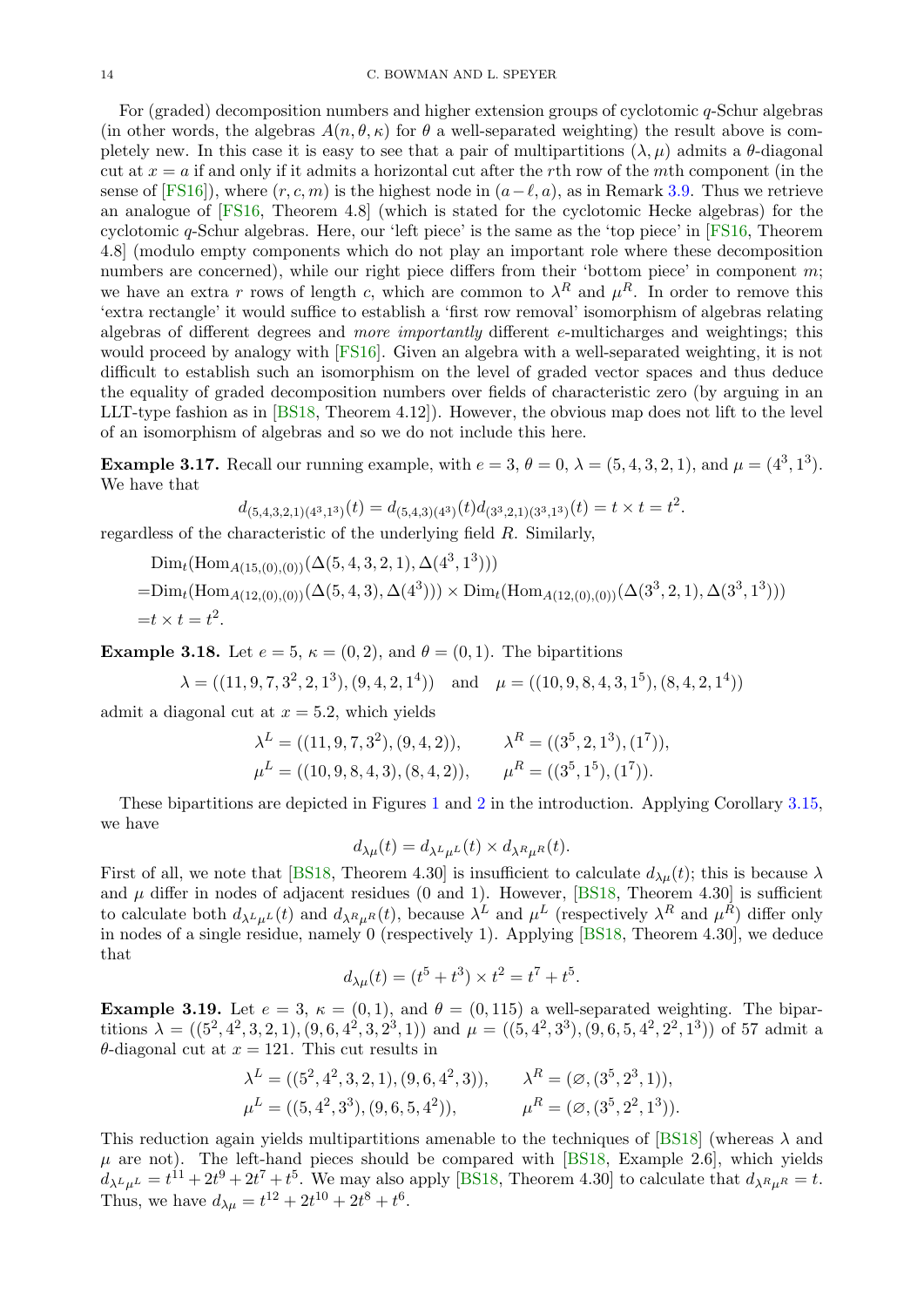#### **REFERENCES**

- <span id="page-15-0"></span>[BCS17] C. Bowman, A. Cox, and L. Speyer, [A family of graded decomposition numbers for diagrammatic Cherednik](http://dx.doi.org/10.1093/imrn/rnw101) [algebras](http://dx.doi.org/10.1093/imrn/rnw101), Int. Math. Res. Not. IMRN 2017 (2017), no. 9, 2686–2734. [Pages [1,](#page-0-0) [5,](#page-4-1) [7.](#page-6-5)]
- [BK09a] J. Brundan and A. Kleshchev, [Blocks of cyclotomic Hecke algebras and Khovanov–Lauda algebras](http://dx.doi.org/10.1007/s00222-009-0204-8), Invent. Math. **178** (2009), no. 3, 451–484. [Page [1.](#page-0-0)]
- [BK09b] , [Graded decomposition numbers for cyclotomic Hecke algebras](http://dx.doi.org/10.1016/j.aim.2009.06.018), Adv. Math. 222 (2009), no. 6, 1883–1942. [Page [1.](#page-0-0)]
- [Bow] C. Bowman, The many graded cellular bases of Hecke algebras, [arXiv:1702.06579,](https://arxiv.org/abs/1702.06579) 2017, preprint. [Pages [3,](#page-2-2) [5,](#page-4-1) [8,](#page-7-0) [13.](#page-12-1)]
- [BR] C. Bonnafé and R. Rouquier, *Cellules de Calogero–Moser*, [arXiv:1302.2720v1,](http://arxiv.org/abs/1302.2720) 2013, preprint. [Page [1.](#page-0-0)]
- [BR13] [Calogero–Moser versus Kazhdan–Lusztig cells](https://doi.org/10.2140/pjm.2013.261.45), Pacific J. Math. 261 (2013), no. 1, 45–51. [Page [1.](#page-0-0)] [BS18] C. Bowman and L. Speyer, [Kleshchev's decomposition numbers for diagrammatic Cherednik algebras](https://doi.org/10.1090/tran/7054), Trans. Amer. Math. Soc. 370 (2018), no. 5, 3551–3590. [Pages [1,](#page-0-0) [2,](#page-1-1) [5,](#page-4-1) [7,](#page-6-5) [14.](#page-13-1)]
- [CGG12] M. Chlouveraki, I. Gordon, and S. Griffeth, [Cell modules and canonical basic sets for Hecke algebras from](https://doi.org/10.1090/conm/562/11131) [Cherednik algebras](https://doi.org/10.1090/conm/562/11131), New trends in noncommutative algebra, Contemp. Math., vol. 562, Amer. Math. Soc., Providence, RI, 2012, pp. 77–89. [Page [1.](#page-0-0)]
- [CJ12] M. Chlouveraki and N. Jacon, [Schur elements for the Ariki–Koike algebra and applications](https://doi.org/10.1007/s10801-011-0314-4), J. Algebraic Combin. 35 (2012), no. 2, 291–311. [Page [1.](#page-0-0)]
- [CMT02] J. Chuang, H. Miyachi, and K. M. Tan, [Row and column removal in the](http://dx.doi.org/10.1016/S0021-8693(02)00062-5) q-deformed Fock space, J. Algebra 254 (2002), no. 1, 84–91. [Pages [2,](#page-1-1) [13.](#page-12-1)]
- [DJM98] R. Dipper, G. D. James, and A. Mathas, Cyclotomic q[-Schur algebras](http://dx.doi.org/10.1007/PL00004665), Math. Z. 229 (1998), no. 3, 385–416. [Page [2.](#page-1-1)]
- [Don85] S. Donkin, [A note on decomposition numbers for general linear groups and symmetric groups](http://dx.doi.org/10.1017/S0305004100062575), Math. Proc. Cambridge Philos. Soc. 97 (1985), no. 1, 57–62. [Pages [2,](#page-1-1) [9.](#page-8-7)]
- [Don98] , The q[-Schur algebra](http://dx.doi.org/10.1017/CBO9780511600708), London Mathematical Society Lecture Note Series, vol. 253, Cambridge University Press, Cambridge, 1998. [Pages [4,](#page-3-2) [13.](#page-12-1)]
- [Don07] , [Tilting modules for algebraic groups and finite dimensional](http://dx.doi.org/10.1017/CBO9780511735134.009) algebras, Handbook of tilting theory, London Math. Soc. Lecture Note Ser., vol. 332, Cambridge Univ. Press, Cambridge, 2007, pp. 215–257. [Pages [2,](#page-1-1) [13.](#page-12-1)]
- [EL] B. Elias and I. Losev, Modular representation theory in type A via Soergel bimodules, [arXiv:1701.00560,](https://arxiv.org/abs/1701.00560) 2017, preprint. [Page [1.](#page-0-0)]
- [FL03] M. Fayers and S. Lyle, [Row and column removal theorems for homomorphisms between Specht modules](http://dx.doi.org/10.1016/S0022-4049(03)00099-9), J. Pure Appl. Algebra 185 (2003), 147–164. [Pages [2,](#page-1-1) [9.](#page-8-7)]
- [FS16] M. Fayers and L. Speyer, [Generalised column removal for graded homomorphisms between Specht modules](https://doi.org/10.1007/s10801-016-0674-x), J. Algebraic Combin. 44 (2016), no. 2, 393–432. [Page [14.](#page-13-1)]
- [Gec98] M. Geck, [Kazhdan–Lusztig cells and decomposition numbers](https://doi.org/10.1090/S1088-4165-98-00042-9), Represent. Theory 2 (1998), 264–277 (electronic). [Page [1.](#page-0-0)]
- [GJ11] M. Geck and N. Jacon, [Representations of Hecke algebras at roots of unity](http://dx.doi.org/10.1007/978-0-85729-716-7), Algebra and Applications, vol. 15, Springer-Verlag London, Ltd., London, 2011. [Page [1.](#page-0-0)]
- [GR01] M. Geck and R. Rouquier, Filtrations on projective modules for Iwahori–Hecke algebras, Modular representation theory of finite groups (Charlottesville, VA, 1998), de Gruyter, Berlin, 2001, pp. 211–221. [Page [1.](#page-0-0)]
- [Jac05] N. Jacon, *[Canonical basic sets for Hecke algebras](https://doi.org/10.1090/conm/392/07351)*, Infinite-dimensional aspects of representation theory and applications, Contemp. Math., vol. 392, Amer. Math. Soc., Providence, RI, 2005, pp. 33–41. [Page [1.](#page-0-0)]
- [Jam81] G. D. James, [On the decomposition matrices of the symmetric groups, III](http://dx.doi.org/10.1016/0021-8693(81)90108-3), J. Algebra 71 (1981), no. 1, 115–122. [Page [2.](#page-1-1)]
- [KK12] S.-J. Kang and M. Kashiwara, [Categorification of highest weight modules via Khovanov–Lauda–Rouquier](http://dx.doi.org/10.1007/s00222-012-0388-1) [algebras](http://dx.doi.org/10.1007/s00222-012-0388-1), Invent. Math. 190 (2012), no. 3, 699–742. [Page [1.](#page-0-0)]
- [LM05] S. Lyle and A. Mathas, [Row and column removal theorems for homomorphisms of Specht](http://dx.doi.org/10.1007/s10801-005-2511-5) modules and [Weyl modules](http://dx.doi.org/10.1007/s10801-005-2511-5), J. Algebraic Combin. 22 (2005), 151–179. [Page [2.](#page-1-1)]
- [Los16] I. Losev, [Proof of Varagnolo–Vasserot conjecture on cyclotomic categories](http://dx.doi.org/10.1007/s00029-015-0209-7)  $\mathcal{O}$ , Selecta Math. 22 (2016), no. 2, 631–668. [Page [1.](#page-0-0)]
- [Mat14] A. Mathas, *[Cyclotomic quiver Hecke algebras of type](http://dx.doi.org/10.1142/9789814651813_0005) A*, Modular representation theory of finite and *p*-adic groups, Lect. Notes Ser. Inst. Math. Sci. Natl. Univ. Singap., vol. 30, World Sci. Publ., Hackensack, NJ, 2015, pp. 165–266. [Page [1.](#page-0-0)]
- [RSVV16] R. Rouquier, P. Shan, M. Varagnolo, and E. Vasserot, [Categorifications and cyclotomic rational double](http://dx.doi.org/10.1007/s00222-015-0623-7) [affine Hecke algebras](http://dx.doi.org/10.1007/s00222-015-0623-7), Invent. Math. 204 (2016), no. 3, 671–786. [Page [1.](#page-0-0)]
- [Web] B. Webster, Weighted Khovanov–Lauda–Rouquier algebras, [arXiv:1209.2463,](http://arxiv.org/abs/1209.2463) 2012, preprint. [Page [8.](#page-7-0)]
- [Web17a] , [Knot invariants and higher representation theory](https://doi.org/10.1090/memo/1191), Mem. Amer. Math. Soc. 250 (2017), no. 1191, 133. [Page [1.](#page-0-0)]
- [Web17b] , [Rouquier's conjecture and diagrammatic algebra](https://doi.org/10.1017/fms.2017.17), Forum Math. Sigma 5 (2017), e27, 71. [Pages] [1,](#page-0-0) [6,](#page-5-3) [7,](#page-6-5) [8.](#page-7-0)]